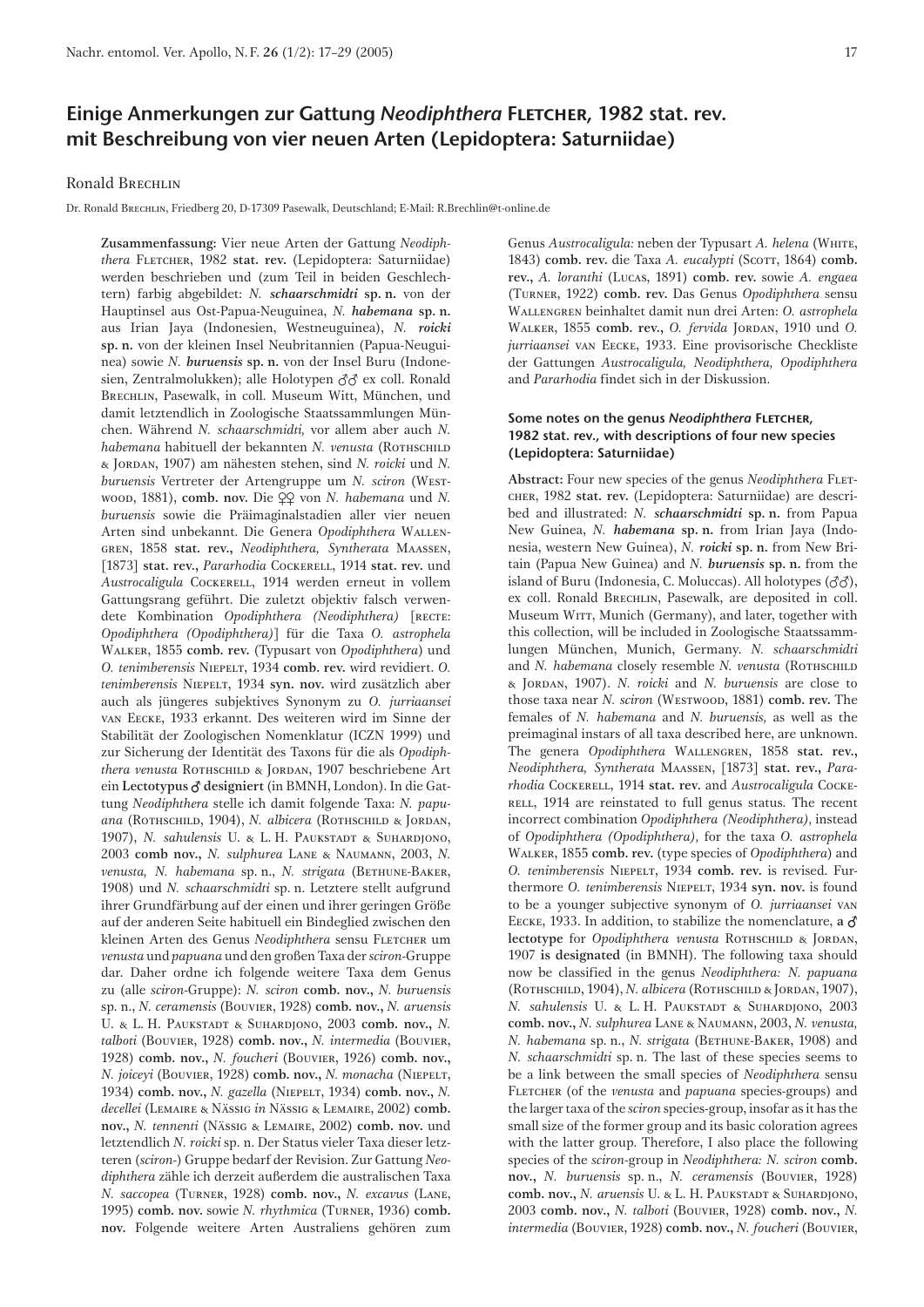1926) **comb. nov.,** *N. joiceyi* (Bouvier, 1928) **comb. nov.,** *N. monacha* (Niepelt, 1934) **comb. nov.,** *N. gazella* (Niepelt, 1934) **comb. nov.,** *N. decellei* (Lemaire & Nässig *in* Nässig & Lemaire, 2002) **comb. nov.,** *N. tennenti* (Nässig & Lemaire, 2002) **comb. nov.** and *N. roicki* sp. n. The status of most taxa of the *sciron* species-group needs to be assessed. In addition, the following taxa from Australia should also also belong in *Neodiphthera: N. saccopea* (Turner, 1928) **comb. nov.,** *N. excavus* (Lane, 1995) **comb. nov.** and *N. rhythmica* (Turner, 1936) **comb. nov.** I place the following Australian species in the genus *Austrocaligula: A. helena* (WHITE, 1843) comb. rev. (type species), *A. eucalypti* (Scorr, 1864) **comb. rev.**, *A. loranthi* (Lucas, 1891) **comb. rev.** and *A. engaea* (Turner, 1922) **comb. rev.** In the genus *Opodiphthera* sensu Wallengren, I retain only the following three species: *O. astrophela* WALKER, 1855 comb. rev., O. fervida JORDAN, 1910 and O. *jurriaansei* van Eecke, 1933. A provisional checklist of the genera *Austrocaligula, Neodiphthera, Opodiphthera* and *Pararhodia* is provided in the discussion.

#### **Einleitung**

Die vorwiegend australopapuanischen Genera *Opodiphthera* Wallengren, 1858, *Neodiphthera* Fletcher *in* Fletcher & Nye, 1982 und *Syntherata* Maassen, [1873], aber auch *Pararhodia* COCKERELL *in* PACKARD, 1914 und *Austrocaligula* Cockerell *in* Packard, 1914 waren zuletzt Gegenstand verschiedener Publikationen (Naumann & BRECHLIN 2001, NÄSSIG & LEMAIRE 2002, U. PAUKSTADT et al. 2003a, 2003b, Lane & Naumann 2003, U. & L. H. PAUKSTADT 2003a-d). Die in jenen Arbeiten größtenteils nur im Ansatz geführten Betrachtungen zu den verwandtschaftlichen Beziehungen dieser Gattungen, aber auch die zuletzt durch U. PAUKSTADT et al. (2003a) durchgeführten taxonomischen Veränderungen werden in vorliegendem Artikel diskutiert und verschiedene taxonomische Änderungen durchgeführt.

Zunächst werden dazu 4 neue Arten beschrieben und ein Lectotypus designiert.

#### **1. Die** *venusta***-Artengruppe**

## *Neodiphthera schaarschmidti* **sp. n.**

Holotypus [HT] (Abb. 1):  $\delta$ , "Papua New Guinea, Morobeprov., Kuper Range an Straße Wau–Biaru, 2200 m, 7,30°S, 146,48°E; Bergurwald, 8.–13. iv. 1999, leg. Deumer, Schaarschmidt, Michalczyk, ex coll. Dr. Ronald Brechlin" [= CRBP]; in coll. Museum Witt, München (damit letztendlich in den Zoologischen Staatssammlungen München).

Paratypen<sup>[PT]</sup> (insgesamt 73 ♂, 2 ♀♀, davon ♀-,,Allotypus" [AT] Abb. 2): 25 ♂♂, 2 ♀♀, gleiche Daten wie HT, 1 ♂- Genitalpräparat [GP]: GU [= Genitaluntersuchung] 464-02 CRBP. 1  $\delta$  davon in coll. Stefan NAUMANN, Berlin (= CSNB); alle anderen in CRBP.  $-$  4  $\delta\delta$ , PNG, Morobe Prov., Kwaimunga, 2100 m, iv. 1987; in coll. Rudolf Lampe, Nürnberg (= CRLN). 1 ♂, PNG, Morobe Prov., near Kuzuru (Wau area), 2000 m, iv. [19]87; in CRLN.  $-1 \, \delta$ , Papua, Kosipe, 2. x. 1970; 2 ♂♂, PNG, Morobe-Prov., Kwaimunga, 2100 m (1 davon ex CRLN, GP Nässig 1702/04); 1 ♂, PNG, Morobe-Prov., Kwaimunga Klatuz, 2100 m, v. 1987, Händlermaterial, ex coll. W. Thomas;  $1 \delta$ , New Guinea: NE Kepilam, 2400 m, 21.–23. vi. 1963, [leg.] J. Sedlacek, Light trap Bishop, GP Nässig 1703/04; die letzten 5 in coll. W. A. Nässig (= CWAN) im Senckenberg-Museum, Frankfurt am Main (= SMFL).

— 38 ♂♂, New Guinea, Western Highlands: 28 ♂♂, Mt. Hagen Range, Murmur Pass, 8700 ft., 27. x.–20. xii. 1961, [leg.] W. W. Brandt; 5 ♂♂, Kandep, 8000–8500 ft., 23. xii. 1961-14. п. 1962, [leg.] W. W. BRANDT; 4 & , Tapini, Loloipa River, Bome, 6200 ft., 25. II.-2. v. 1958, [leg.] W. W. BRANDT; 1 ♂, Finisterre Range, North of Freyberg Pass, 8500 ft., 1.– 22. x. 1958, [leg.] W. W. BRANDT; alle in coll. BRANDT, Australian National Insect Collection (ANIC), CSIRO, Canberra, Australien (freundlich mitgeteilt durch A. Zwick und T. EDWARDS).

**Weiteres Material** (keine Paratypen): 2 ♂♂ in coll. Brandt, ANIC, die vom Flügelmuster her zu *N. schaarschmidti* passen, allerdings mehr oder weniger die Färbung von *N. venusta* haben: 1 ♂, New Guinea, Tapini, Loloipa River, Tororo, 5500 ft., 16.-24. н. 1958, [leg.] W. W. BRANDT; 1 & aus Kandep wie die anderen.

Etymologie: Dieses neue Taxon ist Michael SCHAARSCHMIDT, Leipzig, gewidmet, dem ich auch auf diesem Weg für die jahrelange gute Zusammenarbeit danken möchte.

#### Diagnose und Beschreibung

**♂** (Abb. 1 [HT]): Das ♂ von *N. schaarschmidti* gehört mit einer Vorderflügellänge [Vfll.], gemessen von der Flügelwurzel in gerader Linie zum Apex, ohne Thoraxbreite, von 29–35 mm (durchschnittlich 33 mm, n = 26) zu den kleineren Taxa des Genus um *N. papuana* (ROTHSCHILD, 1904) und *N. venusta* (ROTHSCHILD & JORDAN, 1907), erinnert in ihrer ockerbraunen Grundfärbung allerdings schon fast an die Gruppe größerer Arten um *N. sciron* (Westwood, 1881) **comb. nov.** Sie ist allerdings deutlich heller, mehr ins Gelbliche gehend als bei *N. sciron* und ähnlichen Taxa. Die Antennenlänge beträgt 8–9 mm (n = 26), die der längsten Rami 2,5 mm. Die Farbe der Antennen sowie von Thorax und Abdomen ist, der Grundfärbung der Flügel entsprechend, ein helles, gelbliches Ockerbraun. Der Kopf ist hellgrau mit dunkelbraunem Kragen. Auffallend sind das breite, dunkelbraune, schräg von costal-distal (apexnah) zum Innenrand verlaufende Postdiskoidalband sowie die vor allem distal dieses Bandes ebenfalls dunkelbraun bestäubten Adern auf dem Vorderflügel [Vfl.]. Außerdem findet sich zwischen Basal- und Postdiskoidallinie, im Medianfeld, eine feine graubraune Beschuppung mit besonderer Dichte in Nähe der Costa, die lediglich proximal der Flügelocelle fehlt. Letztere hat einen Durchmesser von 2,5–3 mm, ist basal rot, distal schwarz umrandet. Zum Zentrum hin schließt sich ein proximal breiterer, distal schmaler weißer Ring an. Der hier weißliche, meist hyaline Kern wiederum wird von einem erneut basal rot und distal schwarz gefärbten Ring umgeben.

Die Färbung des Hinterflügels [Hfl.] entspricht der des Vfl.; es fehlt allerdings die graubraune Beschuppung. Die Adern sind allenfalls schwach bestäubt. Das basale Band ist prominent, dunkelbraun, ebenfalls die leicht gewellte Postdiskoidallinie. Distal anschließend findet sich eine farblich schwächer ausgebildete, allerdings stärker gewellte weitere Transversallinie. In einigen Fällen ist diese nur angedeutet. Bei drei der mir vorliegenden Faltern  $(n = 26)$  ist distal noch eine dritte Transversale schwach zu erkennen. Die gegenüber dem Vfl. kleinere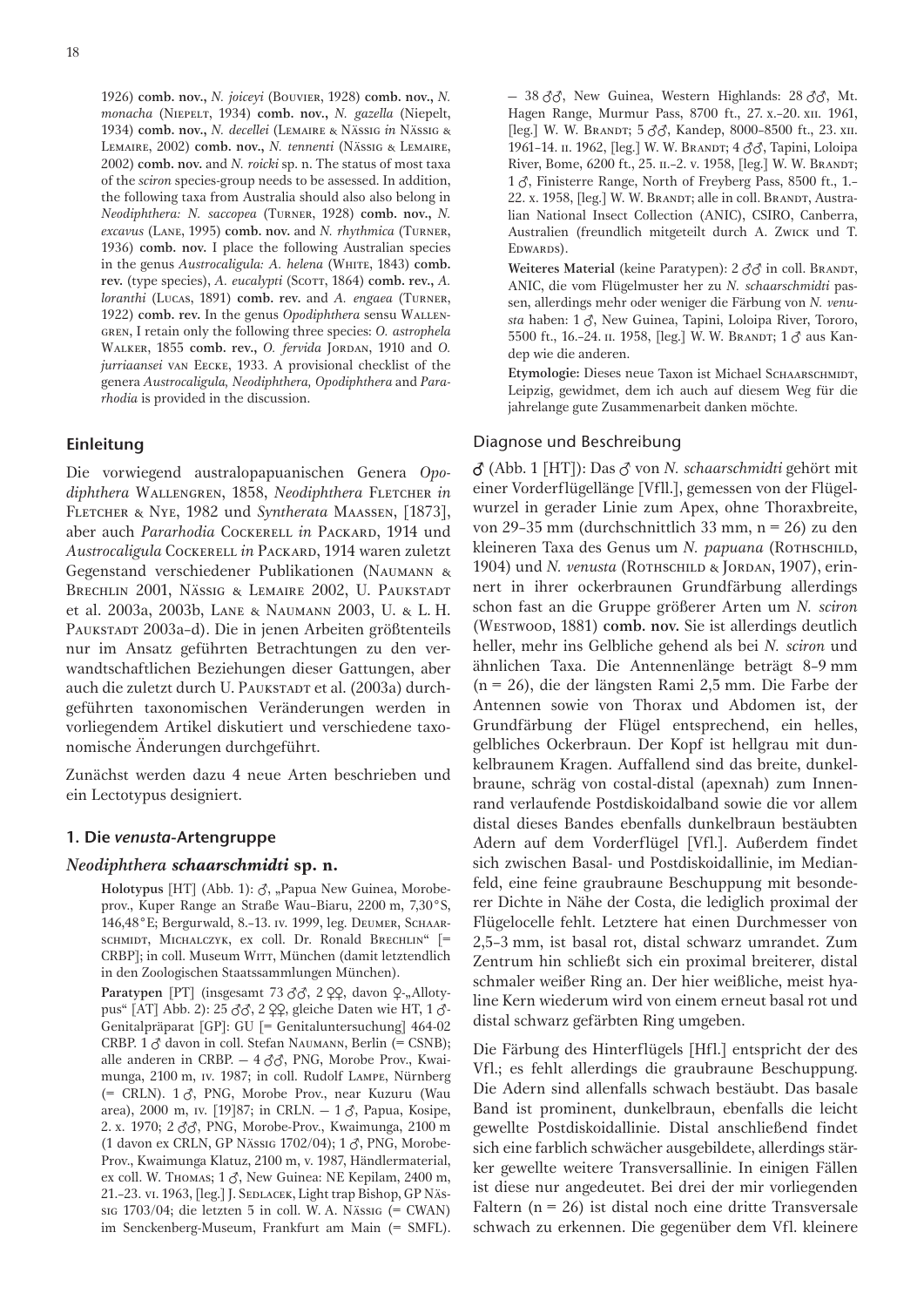Ocelle (1,5–2 mm, in einem Fall findet sich hier nur ein ca. 1 mm großer farbiger Punkt) des Hfl. entspricht farblich der Vfl.-Ocelle. Allerdings fehlt hier zumeist der helle Kern. Die Ocelle selbst befindet sich im basalen Drittel des Medianfeldes. In fünf Fällen wird die Basale berührt, während dagegen bei einem Falter die Ocelle nahezu zentral im Medianfeld liegt. Weiterhin auffällig ist der weiße Außenrand, der lediglich von Ausläufern des leicht gewellten Marginalbandes in regelmäßigen Abständen durchbrochen wird. Dieses Merkmal findet sich auch bei *N. venusta* sowie bei der im folgenden neu beschriebenen *N. habemana* sp. n., jedoch nicht in dieser Ausprägung bei Vertretern der *sciron*-Artengruppe.

**♂-Genital** (Abb. 10, GU 464-02 CRBP): Das ♂ GP (n = 3 gesehen) von *N. schaarschmidti* ist dem der im folgenden beschriebenen *N. habemana* sp. n. (Abb. 11, GU 462-02; n = 1) sehr ähnlich, unterscheidet sich aber durch folgende Merkmale: Der Uncus von *schaarschmidti* weist zwei relativ spitze Enden auf, die bei *habemana* eher eckig abgeflacht sind. Während beide Uncusenden bei letzterem Taxon durch eine schmale, verhältnismäßig tiefe Einkerbung getrennt sind, findet sich hier bei *schaarschmidti* eine flache, relativ breite muldenförmige Vertiefung. Die Valvenenden sind bei *schaarschmidti* deutlich spitzer als die abgerundeten bei *habemana*. Die sklerotisierten ventralen Valvenanteile sind bei letzterer Art ausgeprägter. Die im Bereich der Verbindung Uncus–Valvenbasis befindlichen Protuberanzen, die wohl dorsolaterale Fortsätze der Transtilla (= Labides?) darstellen, sind bei *schaarschmidti* weniger bauchig als bei *habemana;* die bei letzterer Art gut erkennbare Verjüngung unterhalb der spitzen Enden fehlt bei *schaarschmidti*. Der Saccus ist bei *schaarschmidti* relativ lang und schmal, endet in einer mittelgroßen, leicht abgerundeten Spitze. Demgegenüber findet sich bei *habemana* ein an der Basis breiter, kurzer Saccus mitrelativ großem zungenartigen Ende (in Abb. 11 nach innen, ins Präparat hinein, eingeklappt). Auch die Juxta ist hier breit, abgerundet; eher schmal und spitz endend dagegen bei *schaarschmidti*. Der Aedoeagus ist bei letzterem Taxon verhältnismäßig kurz und breitsowie auch breitbasig, abgeflacht endend; dagegen relativ lang und schmal sowie spitz bei *habemana*. Insgesamt fällt die deutlich stärkere Beborstung des gesamten ♂ GP bei *habemana* auf.

**♀** (Abb. 2 [AT]): Das ♀ liegt mit einer Vfll. von 32 und 33 mm (n = 2) im Größenbereich der  $\partial \partial$ . Es läßt sich aber neben den typischen geschlechtsspezifischen Merkmalen wie geringere Antennen- und hier vor allem Ramilänge, Unterschiede im Abdomen auch gut durch die langgestreckten, im Vergleich zum ♂ abgerundeten Flügel von diesem differenzieren. Auffallend ist auch die blassere Flügelgrundfärbung; die beim ♂ vorhandene dunkle Beschuppung ist beim ♀ deutlich reduziert. Ausgeprägte Unterschiede finden sich zudem auch in der Anordnung der Hfl.-Binden. Hierin ist das ♀ von *schaar* $schmidt$  auch gut von dem von *N. strigata* (BETHUNE-

Baker, 1908) zu unterscheiden. Weitere Differenzierungsmerkmale zwischen den ♀♀ dieser beiden Taxa sind das Fehlen der bei *strigata* (Abb. in D'Abrera 1998: 25) namensgebenden gestrichelten (schwarze Zacken) Submarginale auf sowohl Vfl. als auch Hfl. Ebenso fehlt bei *schaarschmidti* das schwarze Makel an der Costa in Apexnähe des Vfl. Deutlich verschieden sind zudem die Flügelunterseiten.

**♀-Genital** nicht untersucht, **Präimaginalstadien** nicht bekannt.

## *Neodiphthera habemana* **sp. n.**

Holotypus (Abb. 3): ♂, "Indonesien, Irian Jaya; Kabupaten Jayawijaya; Habema Lake, 3350 m; 26. i. 2000, 138,67°E, 4,16°S; ex coll. Dr. Ronald Brechlin"; GU 462-02 CRBP (Abb. 11); in coll. Museum WITT, München (letztendlich in Zoologische Staatssammlungen München).

**Etymologie:** Dieses neue Taxon ist nach dem Locus typicus, dem über 3300 m hoch gelegenen Gebiet am Habema-See, Irian Jaya, Indonesien, benannt. Der neue Name ist als ein Substantiv in Apposition zu verstehen.

#### Diagnose und Beschreibung

**♂** (Abb. 3 [HT]): Das einzige mir vorliegende ♂ von *N. habemana* ist mit einer Vfll. von 36 mm im Größenbereich von *N. venusta* (32–40 mm, n = 30 aus Westirian und PNG) und ist damit geringfügig größer als *N. schaarschmidti* (Abb. 1). Die neue Art ähnelt am ehesten *N. venusta,* was vor allem durch die ebenfalls rötlichbraune Grundfärbung bedingt ist. Diese ist bei *N. habemana* allerdings etwas heller, gelblicher. Weitere Unterschiede zu *N. venusta* (Abb. 4, 5) finden sich in der Form des Flügelschnitts, der sich beim neuen Taxon deutlich runder, mit weniger ausgezogenem Apex darstellt. Auch ist die Flügelform insgesamt wesentlich schlanker. Besonders ausgeprägt zeigt sich dies am Hfl., wo die Entfernung zwischen Apex und Tornus des Hfl. bei *N. habemana* 22 mm, bei *N. venusta* durchschnittlich  $27 \text{ mm}$  (n = 5) beträgt. Die Flügelocellen sind bei der neuen Art kleiner, die der Vfl. messen 3 mm × 2,2 mm (4 mm × 3 mm bei *N. venusta*), und noch deutlicher zeigt sich das beim Hinterflügel mit 2,2 mm × 1,9 mm gegenüber 4 mm × 3,2 mm bei *venusta*. (Gemessen wurde jeweils zuerst die maximale Ausdehnung der Ocelle von basal zum Außenrand, dann etwa rechtwinklig dazu die maximale Länge zwischen Costa und Innenrand entlang der Diskoidalader.) Während die Farbverteilung der Hfl.-Ocelle im wesentlichen gleich ist, hierin mit der zuvor beschriebenen *N. schaarschmidti* ebenfalls übereinstimmt (siehe dort), läßt sich die Vfl.-Ocelle von *N. venusta* in dieser Hinsicht von beiden neuen Taxa gut unterscheiden. Die Farbverteilung der Ringe der Ocellen von *N. habemana* entspricht der bei N*. schaarschmidti*. Bei ersterem Taxon ist nur das Rot etwas prägnanter, mehr zu Rosa tendierend. Der große Unterschied zu *N. venusta* besteht darin, daß bei dieser Art der Innenring durchwegs rot ist, während sich bei den beiden neuen Taxa die distale Hälfte dieser Struktur schwarz darstellt. Sehr eindrucksvoll findet sich dieses Merkmal auch auf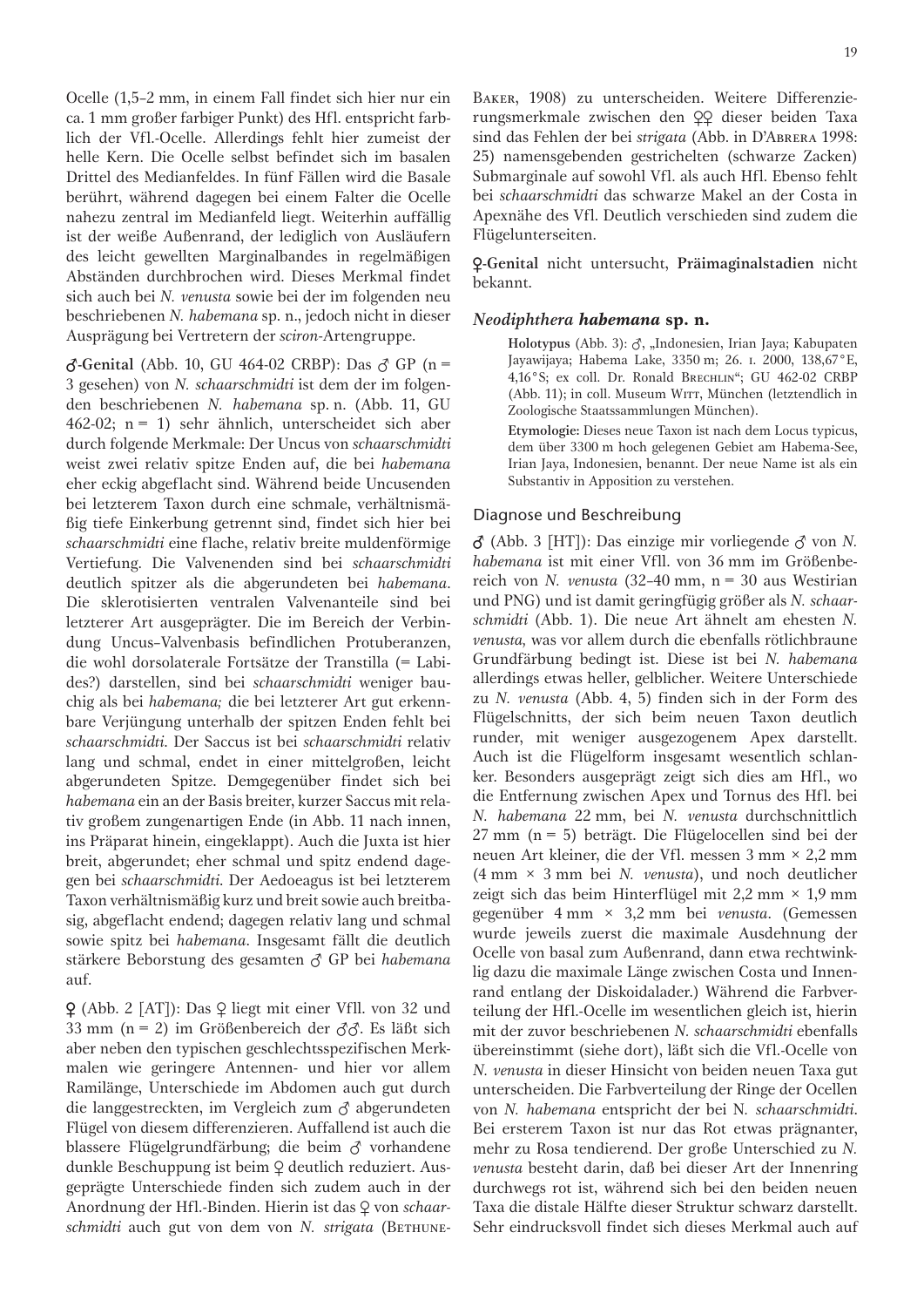der Flügelunterseite. Auffällig ist weiterhin die steiler aufgestellte Basale des Hfl. bei *N. venusta;* das heißt, der Innenrand des Hfl. wird von dieser Linie weiter distal als bei *N. habemana* berührt. Ein weiteres deutliches Unterscheidungsmerkmal zwischen *N. habemana* und *N. venusta* ist die doppelt angelegte Postdiskoidallinie bei ersterem, dem neuen Taxon. Diese Struktur findet sich in ähnlicher Ausprägung auch bei der zuvor beschriebenen *N. schaarschmidti*.

**♂-Genital** (Abb. 11, GU 462-02 CRBP): Das ♂ GP von *N. habemana* sp. n. (n = 1) ist dem der zuvor beschriebenen *N. schaarschmidti* sp. n. sehr ähnlich; zu den Differenzierungsmerkmalen siehe dort. Das ♂ GP der habituell sehr ähnlichen *N. venusta* (Abb. 12, GU 463-02 CRBP; Abb. 13, GU 485-04 CRBP; insgesamt 7 GPs von *venusta* gesehen) dagegen weist überraschend große Unterschiede auf. So ist der Uncus hier spitz gegabelt; die beiden leicht nach lateral abgeknickten spitzen Uncusenden weisen nach außen. Dazwischen findet sich eine flache Einkerbung. Die massigen Valven enden ve rhältnismäßig spitz, der ventrale Valvenanteil ist hier im Vergleich am ausgeprägtesten sowie am stärksten sklerotisiert. Borsten finden sich (im Gegensatz zu *schaarschmidti*) in ähnlich starker Ausprägung wie bei *habemana*. Die wohl dorsolateralen Fortsätze der Transtilla (Labides?) sind bei *venusta* bauchig, relativ stark sklerotisiert und lassen die bei *habemana* und *schaarschmidti* vorhandenen spitzen Enden vermissen. Der Saccus von *venusta* ist an der Basis schmaler als der von *habemana,* aber breiter und kürzer als bei *schaarschmidti* (Abb. 10); das distale Ende weist bei *venusta* lediglich noch eine kleine Protuberanz auf. Die Juxta ist kürzer, aber ähnlich spitz endend wie bei *schaarschmidti*. Im Vergleich aller Aedoeagi ist der von *venusta* am kräftigsten, breit und lang, abgerundet endend.

**♀** und **Präimaginalstadien** nicht bekannt.

## Lectotypendesignation für *Opodiphthera venusta* ROTHSCHILD & JORDAN, 1907

Im Rahmen der Studien insbesondere zu *N. habemana*  sp. n. zeigte sich, daß verschiedene geografische Populationen des Taxons *venusta* eine untereinander relativ große Variabilität aufweisen. So erwiesen sich Falter aus den westlichen Teilen Neuguineas, zum Beispiel aus den Weyland-Mts. von Irian Jaya, als durchschnittlich deutlich kleiner. Weiterhin ist die Flügelform, insbesondere die des Vfl., bei den westlichen Faltern deutlich eckiger. Die bei diesen Tieren etwa im Bereich der Adern  $\rm M_1\text{-}M_3$ unterhalb des Apex zu findende konkave Einbiegung des Vfl.-Außenrandes ist bei den papuanischen Faltern kaum ausgeprägt. Auch ist die Grundfärbung bei letzteren weniger kontrastreich, und die Flügelocellen dieser östlichen Falter sind durchschnittlich größer. Intermediär dagegen sind im BMNH befindliche Falter vom Mt. Goliath (I. J. KITCHING, pers. Mitteilung). Zusätzlich sind auch die genitalmorphologischen Unterschiede zwischen Faltern der einzelnen *venusta*-Populationen so gering

(Abb. 12, 13), so daß ein weiteres Aufsplitten dieser Art nicht gerechtfertigt erscheint. Allerdings blieb die Frage nach dem Locus typicus, da dieser aus der Urbeschreibung nicht eindeutig hervorgeht und sich bei folgenden Autoren jeweils nur ungenaue Fundortangaben wie "Nouv. Guinée anglaise et hollandaise" (Bouvier 1928: 129), "Holl. u. Brit. Neu-Guinea" (Sснüssler 1933: 229) oder simpel "New Guinea" (D'ABRERA 1998: 24) finden lassen.

Opodiphthera venusta ROTHSCHILD & JORDAN, 1907 wurde nach "eine[r] Anzahl  $\delta \delta^{\alpha}$  (Rothschild & Jordan 1907: 194) beschrieben. Innerhalb der Urbeschreibung machten die Autoren aber leider, wie erwähnt, keinerlei Angaben zum Locus typicus des Taxons. Allerdings findet sich in der Einleitung dieser Publikation (ROTHSCHILD & Jordan 1907: 189) der Hinweis, daß die dort enthaltenen Neubeschreibungen auf Expeditionsausbeuten des Naturforschers A. S. MEEK im Bereich des "Owen-Stanley-Gebirge[s] ... Britisch Neu-Guineas" beruhen. Unter anderem berichten Rothschild & Jordan (1907: 189) weiterhin: "Meeks Lager befand sich bei Biagi (= Bihagi), am Oberlauf des Mambareflusses. Der größte Teil der Nachtfalter wurde am Acetylenlicht gefangen; eine Magnesiumlampe tat gleichfalls sehr gute Dienste." Nachforschungen im BMNH ergaben, daß sich hier sieben Syntypen mit der Etikettenangabe "Biagi, Mambare R., 5000 ft., B.N.G., A. S. Meek" befinden. Drei der Falter wurden dabei im März und die anderen vier im April 1906 erbeutet. Allerdings trägt nur einer der Falter ein zusätzliches Etikett mit der Aufschrift "Type". Unklar bleibt, ob diese sieben Falter die gesamte Typenserie bilden oder ob sich weitere Tiere noch in anderen Museumssammlungen befinden. Da sich aber Falter des Taxons *venusta* unterschiedlicher Herkunft, wie bereits erwähnt, zum Teil gut unterscheiden lassen, wird **hiermit** im Sinne der Stabilität der Zoologischen Nomenklatur (ICZN 1999) und zur Sicherung der Identität des Taxons ein **Lectotypus designiert**. Diesbezüglich habe ich mich für den einzigen sich im BMNH befindlichen Falter mit dem Etikett "Syntype" entschieden. Dieser war zudem laut Etikettierung schon einmal bei JORDAN (1908: 256, Taf. IX, Abb. 12) abgebildet worden. Es findet sich in dieser Arbeit (JORDAN 1908) allerdings kein Hinweis, daß der Autor diesen Falter als "den Typus" ansah.

**Originalkombination:** *Opodiphthera venusta*; *in* ROTHSCHILD & Jordan (1907: 193[–194]). — Typenfundort: Papua-Neuguinea, Biagi (= Bihagi), Oberlauf des Mambareflusses.

Lectotypus  $\delta$  (wird hiermit designiert, Abb. in JORDAN 1908: 256, Taf. IX, Abb. 12), Etikettierung (gemäß Ian J. KITCHING, BMNH, *in litt*.), siehe auch Abb. 4:

Label 1: Printed on a white rectangular label with a narrow black border: "Biagi, Mambare/R., 5000 ft., B.N./G., Mrch.  $[19]06./(A. S. MEEK.)"$ 

Label 2: Handwritten on a white rectangular label: "*Opodiphthera / venusta*. Type / R&J. 1907. D.E.Z."

Label 3: Printed on a white rectangular label. However the *italicized* parts are handwritten: "NOV. ZOOL. 190*8*/ PL. *IX*. FIG. *12*."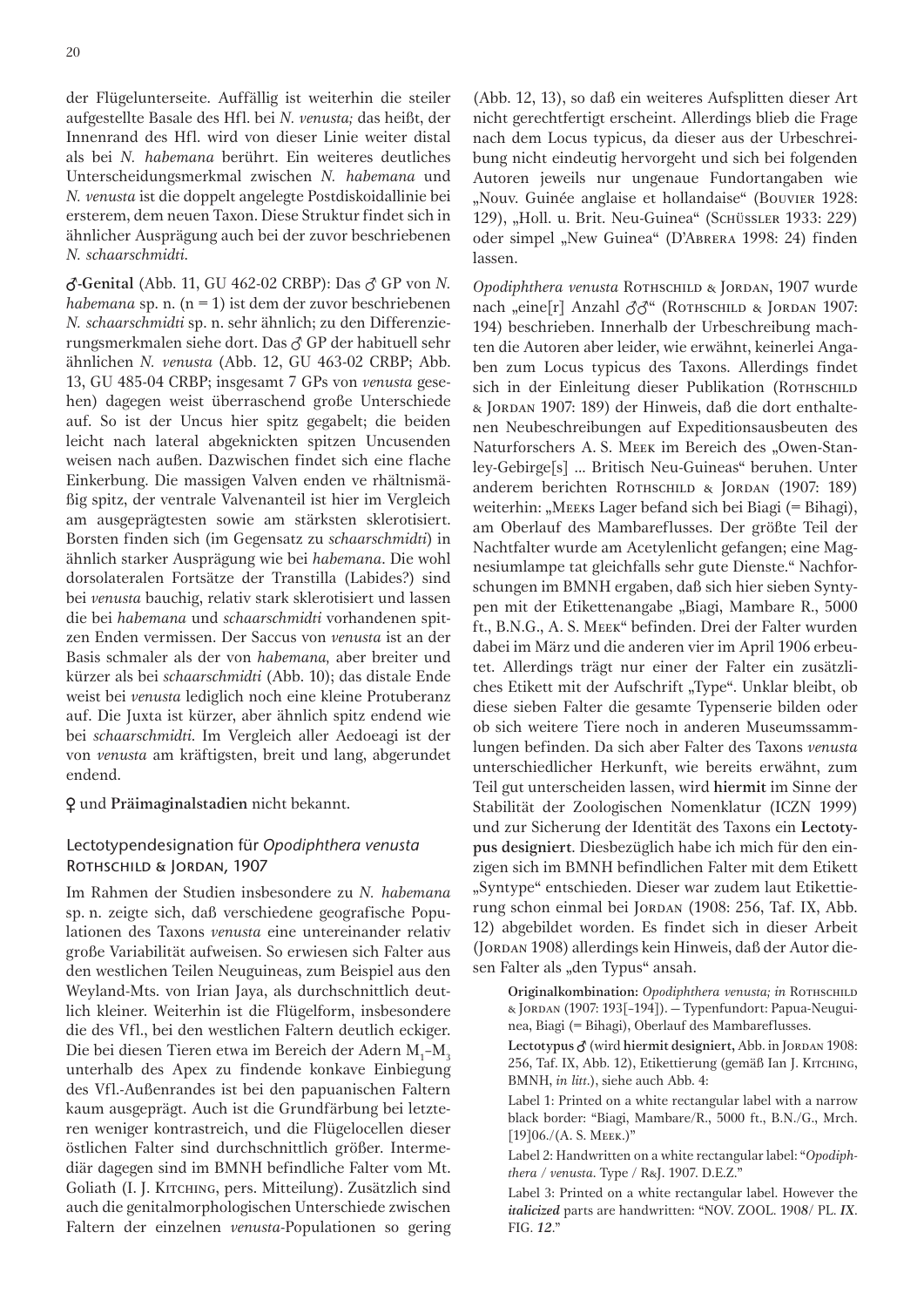Label 4: Printed on a white rectangular label: "ROTHSCHILD / Bequest / B.M. 1939-1."

Zusätzlich hat I. J. KITCHING ein rundes Etikett mit rotem Rand angebracht, auf dem steht: "LECTO-/TYPE", als Ersatz für das in Abb. 4 noch dargestellte Syntypenetikett.

Ein weiteres, neues rotes Etikett, gedruckt, wird später beigefügt: "Lectotype/*Opodiphthera venusta*/Rотнsснию & Jовdan, 1907/des. Brechlin, 2005".

Typenverbleib: The Natural History Museum, London, Großbritannien (BMNH).

Der abgebildete Falter bei JORDAN (1908) unterscheidet sich in einigen geringfügigen Details (Antennenstellung) von Fig. 4. Offenbar ist der Falter 1908 aus einem anderen Winkel fotografiert worden, was die relative Antennenstellung verändert; außerdem sind die Antennenspitzen inzwischen offenbar abgebrochen. Jedoch stimmen die leichten Flügelbeschädigungen sehr detailliert überein, so daß die Identität der beiden abgebildeten Falter eindeutig zu sein scheint.

**Zusätzlich untersuchtes Material** (insgesamt 35 ♂♂, 2 ♀♀): 6 ♂♂ (alle Paralectotypen), gleiche Daten wie LT; in BMNH. − 1 3, 1 9, PNG, Mt Tafa, 8500 ft., III. 1934, L. E. CHEESEMAN, B.M. 1934-321, in BMNH.  $-1\beta$ , Centr. Dutch New Guinea, Mt Goliath, 5000–7000 ft., about 139° long., ii. 1911, A. S. Меек, Rотнsсни Bequest B.M. 1939-1. - 11 33, Dutch N. Guinea, Weyland Mts, Menoo Valley, Mt Kunupi, 6000 ft., xii. [19]20–i. [19]21, C. F. & J. Pratt, Rothschild Bequest, B.M. 1939-1; in BMNH. — 5 ♂♂, 1 ♀, PNG, Morobe-Prov., Kuper Range, an Straße Wau–Biaru, 2200 m, 7,30°S, 146,48°E; Bergurwald; in CRBP. — 3 ♂♂, Irian Jaya, Central Weyland-Mts., Magoda, 1900-2100 m, in CRBP.  $-1 \delta$ , Irian Jaya, Nabire, Naga Rosa, Panizi distr., in CSNB. — 7 ♂♂, Irian Jaya, Maoke Mts., Baliem valley, Wolo, 2350 m; davon 1 ♂ in CSNB sowie 6 ♂♂ in CWAN in SMFL.

## Gemeinsame Diskussion zu *N. schaarschmidti, N. habemana* und *N. venusta*

Die Taxa *N. schaarschmidti* sp. n., *N. habemana* sp. n. und *N. venusta* sind eng miteinander verwandt. Deutlichstes habituelles Unterscheidungsmerkmal ist die Vfl.- Ocelle, die nur bei *N. venusta* einen durchgehend roten Innenring aufweist. Bei den beiden neuen Arten *schaarschmidti* und *habemana* ist die distale Hälfte dieses Ringes jeweils schwarz. Hinzu kommen Unterschiede in der Flügelform und Grundfärbung. Die erwähnten Differenzen der ♂-Genitalapparate bedürfen weiterhin der Überprüfung an Hand von GP-Reihenuntersuchungen, da die Unterschiede dieser Strukturen oft nur sehr gering und dabei individuell variabelsind. Erwähnt werden muß weiterhin, daß *N. venusta* und *N. schaarschmidti* sowohl syntop als auch synchron vorkommen; in derselben Nacht wurden an einer Lichtquelle sowohl ♂♂ als auch ♀♀ von *N. venusta* und *N. schaarschmidti* gefunden. *N. habemana* fliegt in Irian Jaya ebenfalls im gleichen Gebiet wie *N. venusta,* nur in einer anderen, größeren Höhenlage.

## **2. Die** *sciron***-Artengruppe**

#### *Neodiphthera roicki* **sp. n.**

Holotypus (Abb. 6):  $\vec{\sigma}$ , "PNG, East New Britain Prov.; Arabam, 33 km SW Kokopo, 200 m; Rapmarina River, 21. ii.– 4. iii. 2000; 4,36°S, 152, 06°E; leg. M. Schaarschmidt & F. P. ROICK; ex coll. Dr. Ronald BRECHLIN"; GU 465-02 CRBP; in coll. Museum Witt, München (letztendlich in Zoologische Staatssammlungen München).

**Paratypen** (insgesamt 86 ♂♂, 3 ♀♀; alle Papua-Neuguinea): 34  $\partial_0$ , 1  $\varphi$  (= AT, Abb. 7), West New Britain Prov.; Telekom-Station Kulkolpun, 500 m; 10 km SW Bereme; Primary rainforest; 5°46,275'S, 150°33,572'E; 21. iii. 2003; leg. Rud-LOFF & SCHAARSCHMIDT;  $3 \text{ } \partial \partial \text{ } d$  davon in CSNB (1  $\partial \text{ } G$ P Nr. 1026/04 NAUMANN); 2 33 davon in coll. U. Broscн, Hille (= CUBH);  $2 \, \partial \partial$  davon in coll. U. & L. H. PAUKSTADT, Wilhelmshaven (= CUPW);  $2 \text{ } \textcircled{3}$  davon in coll. F. Meister, Prenzlau  $(= \text{CFMP})$ ; 2  $\partial \partial$  davon in CWAN in SMFL; 2  $\partial \partial$  davon gelangen außerdem ans Naturkundemuseum Berlin und 2 ♂♂ ans BMNH. — 19 ♂♂, West New Britain Prov.; Bereme, 57 km SE Kimbe, 350 m; 5°43,952′ S, 150°36,720′ E; 20./27. III. 2003; Primary rainforest; leg. J. P. RUDLOFF & M. SCHAARSCHMIDT. — 6 ♂♂, East New Britain Prov.; Plotbun, 18 km S Bereme, 300 m; 5°50,257' S, 150°33,572' E; 22./23. iii. 2003, Primary rainforest; leg. J. P. RUDLOFF & M. SCHAARSCHMIDT.  $-8 \, \delta \delta$ , 1 ♀, East New Britain Prov.; Lopun, 30 km SE Bereme, 100 m; 5°57,277' S, 150°42,763' E; 24./25. iii. 2003; Primary rainforest, leg. J. P. RUDLOFF & M. SCHAARSCHMIDT.  $-$  19  $\partial\bar{\partial}$ , 1 ♀, East New Britain Prov.; Riverside near Plotbun, 20 km S Bereme, 5°50,749' S, 150°39,145' E; 26. iii. 2003; Primary rainforest, 180 m; leg. J. P. RUDLOFF & M. SCHAARSCHMIDT. — Alle Falter, falls nicht anders angegeben, in CRBP.

**Etymologie:** Diese Art ist Frank P. Roick, Gera, gewidmet, der dieses neue Taxon während einer Expedition im Jahr 2000 nach Neubritannien und Neuirland (PNG) zusammen mit Michael SCHAARSCHMIDT, Leipzig, erstmals nachweisen konnte.

#### Diagnose und Beschreibung

**♂** (Abb. 6 [HT]): Das ♂ von *Neodiphthera roicki* gehört mit einer Vfll. von 50–57 mm (durchschnittlich 54,6 mm, n = 80) zu den größeren Taxa der *sciron*-Artengruppe des Genus (vergleiche Nässig & Lemaire 2002: 100). Damit liegt sie im Größenbereich der von "Neuirland"[?, siehe jedoch Diskussion unten!] als *Antheraea sciron gazella* Niepelt, 1934 beschriebenen *Neodiphthera gazella* (Niepelt, 1934) **comb. nov.** sowie der von Bougainville (PNG) in der Gattung *Opodiphthera* kürzlich beschriebenen *N. decellei* (Lemaire & Nässig *in* Nässig & Lemaire, 2002) **comb. nov.,** ist aber durchschnittlich kleiner als die ebenso erst kürzlich vom Aru-Archipel beschriebene *N. aruensis* U. & L. H. Paukstadt & Suhardjono, 2003 **comb. nov.** Letztere wird mit einer Vfll. von 52–65 mm (durchschnittlich 59,1 mm) angegeben (PAUKSTADT et al. 2003a: 12).

Die im äußeren Erscheinungsbild eindeutig zur *sciron*-Gruppe des Genus gehörende neue Art läßt sich durch folgende Charakteristika von den anderen mir bekannten Taxa des Genus unterscheiden: *N. roicki* hat einen innerhalb der Artengruppe sehr spitzen Vfl.-Apex des  $\beta$ ; insbesondere fehlt hier die vor allem von den Taxa Neuguineas bekannte deutliche subapikale Einbuchtung des Vfl.-Außenrandes. Auffällig sind die großen, stets, wenn auch nur leicht gekernten Vfl.-Ocellen. Die ebenso vergleichsweise sehr großen, zum Teil tropfenförmigen Hfl.-Ocellen lassen dagegen das hyaline Zentrum in allen mir vorliegenden Exemplaren vermissen. Hierin, in der Größe und Form der Ocellen sowie der Ausprägung ihres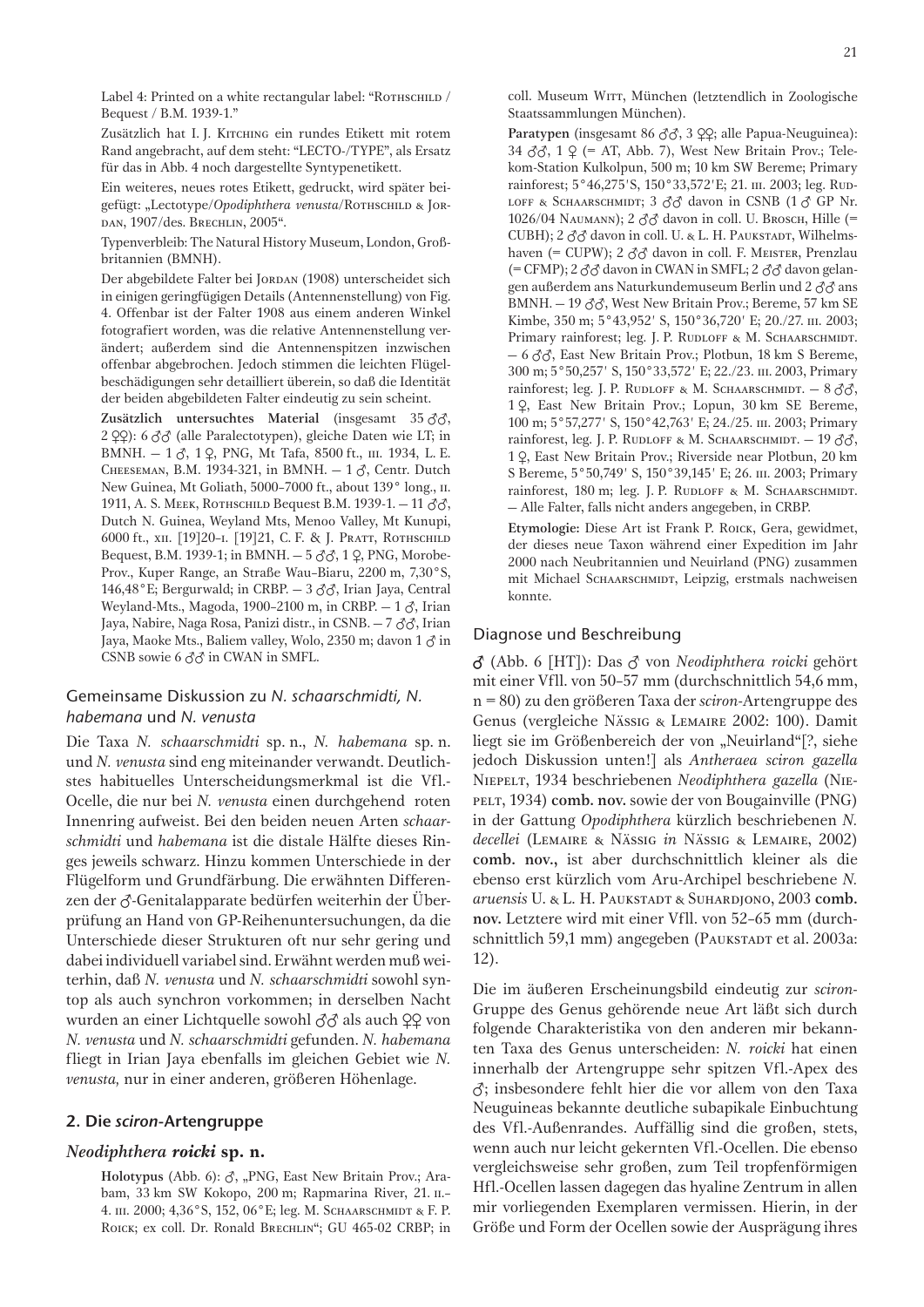hyalinen Kerns läßt sich die neue Art vor allem gut von den weiter südöstlich verbreiteten *N. decellei* (Lemaire & Nässig, 2002) und *N. tennenti* (Nässig & Lemaire, 2002) **comb. nov.,** aber auch von *N. gazella* unterscheiden. Auffälligstes Merkmal von *N. roicki* ist allerdings die kaum geschwungene Postdiskoidalbinde des Hfl., was auch auf die zweite, sich wenige Millimeter distal anschließende Transversale zutrifft. Bei allen mir bekannten Taxa der *sciron*-Artengruppe, insbesondere Neuguineas, aber auch bei *N. decellei* und *N. tennenti* findet sich hier eine immer deutlich gewellte Postdiskoidale des Hfl. Ähnlich schwach, wenngleich auch hier etwas stärker gewellt als bei *N. roicki* ist diese Binde nur bei *N. gazella* sowie den beiden westlichsten Taxa der Gruppe, bei *N. ceramensis* (Bouvier, 1928) **comb. nov.** sowie der im folgenden zu beschreibenden *N. buruensis* sp. n. Bei letzteren beiden, insbesondere bei *N. buruensis*, aber auch bei allen anderen mir bekannten Faltern der Artengruppe laufen Hfl.-Basale und -Postdiskoidale zur Costa hin aufeinander zu. Nur bei *N. roicki* bleibt der Abstand dieser beiden Linien gleich, vergrößert sich in den meisten Fällen in Costanähe sogar.

**♂-Genital** (Abb. 14, GU 465-02 CRBP): Das ♂-GP von *N. roicki* weist den gattungstypischen Grundbauplan auf. Von den drei zuvor verglichenen ♂-GPs unterscheidet sich das von *roicki* im wesentlichen durch einen relativ gut augebildeten dorsalen Juxtaanteil. Der ventrale Part, die Juxta im herkömmlichen Sinne, ist dagegen nur schwach vorhanden. Weitere Charakteristika sind der ähnlich wie bei *venusta,* aber tiefer gegabelte Uncus, die prominenten, klobig aufgetriebenen Valvenenden, die schwach ausgebildeteten, kaum sklerotisierten ventralen Valvenanteile sowie die breitbasig aufsitzenden, kurzen, vor allem distal stärker sklerotisierten dorsolateralen Fortsätze der Transtilla (Labides?). Die Beborstung des Genitals, vor allem auch die des Uncus, ist gut ausgebildet. Der Saccus ist breitbasig und prominent, der Aedoeagus klein und kaum sklerotisiert.

**♀** (Abb. 7 [AT]): Das ♀ von *N. roicki* weist den in der *sciron*-Gruppe meist typischen Geschlechtsdimorphismus auf, ist mit einer Vfll. von  $55/62/63$  mm (n = 3) geringfügig größer als das ♂. Weitere geschlechtstypische Unterschiede zum ♂ finden sich in den kürzeren und deutlich schmaleren Antennen, dem runden Flügelschnitt, den kleineren und deutlich helleren, weniger kontrastreichen Flügelocellen sowie der reduzierten Bandzeichnung. Ausgeprägtestes Differenzierungsmerkmal ist neben den Antennen und der Flügelform allerdings die graubraune Flügelgrundfärbung (gelblich-rotbraun beim ♂), was nahezu alle ♀♀ (soweit bisher bekannt) der Artengruppe gemeinsam haben. Lediglich das ♀ von *N. decellei* unterscheidet sich durch eine dunkel orangebraune Basalfärbung (Nässig & Lemaire 2002: 100, Fig. 3, 4).

**♀-Genital** nicht untersucht, **Präimaginalstadien** nicht bekannt.

## Diskussion zu *N. roicki*

Wichtige Unterscheidungsmerkmale von *N. roicki* sp. n. gegenüber anderen Taxa des *sciron*-Artengruppe des Genus sind die gerade Hfl.-Postdiskoidale sowie der gleichbleibende bis größer werdende Abstand zwischen Hfl.- Basale und -Postdiskoidale zur Costa hin, der sich bei allen anderen mir bekannten Taxa verringert. Die Hfl.- Ocelle ist bei *N. roicki* groß, zumeist tropfenförmig, liegt dabei dicht an der Basale wie auch bei *N. joiceyi* (Bouvier, 1928) **comb. nov.** (Abb. in D'Abrera 1998: 29) und *N. aruensis*. Anzumerken bleibt hier allerdings, daß die Lage der Hfl.-Ocelle innerhalb einer Art variiert und daher in der Regel nicht, wie von D'Abrera (1998: 28) angegeben, ein artdiagnostisches Merkmal ist (vergleiche hierzu auch Lane & Naumann 2003: 84). Die nächstverwandte Art zu *N. roicki* könnte die von der "Gazelle-Halbinsel, Neu-Mecklenburg" [= Neuirland] (NIEPELT 1934: 116; Patria recte? Siehe unten) beschriebene *N. gazella* sein. Von dieser unterscheidet sich das neue Taxon habituell vor allem durch die ungezackte, glatt bogenförmig verlaufende Basale sowie die kaum gewellte Postdiskoidale des Hfl. Deutlich sind auch die Größenunterschiede der Hfl.-Ocelle, die bei *N. roicki* zu den größten des Genus zählt. Da mir ein Genitalpräparat des einzigen  $(\delta)$  Typus (= Holotypus durch Monotypie) von *N. gazella* beim Verfassen der vorliegenden Arbeit leider nicht vorlag, sind diese und weitere Untersuchungen zur Verwandtschaft dieser beiden Taxa notwendig. Erst danach kann der Status der hier auch aus zoogeographischen Erwägungen auf Artebene beschriebenen *N. roicki* abschließend bewertet werden.

Anzumerken bleibt, daß der Locus typicus des Taxons *gazella* im Rahmen der Untersuchungen zu dieser Publikation nicht eindeutig geklärt werden konnte. Niepelt (1934: 116) gibt in der Urbeschreibung zwar als Typenfundort "Gazelle-Halbinsel, Neu-Mecklenburg" [= Neuirland] an, es gibt jedoch keine Gazelle-Halbinsel auf Neuirland. Es existiert aber (noch aus deutscher Kolonialzeit) eine große Halbinsel dieses Namens an der Nordostküste Neubritanniens (ehemals Neupommern). Auf diesen Sachverhalt ist wohl auch die Angabe "Nouvelle Poméranie" bei Bouvier (1936: 199) für den Fundort von "gazellae" [sɪc] zurückzuführen. Woher dieses Taxon nun tatsächlich stammt, wäre eventuell bei Auffinden des Typus und Vorliegen zusätzlichen Materials von Neuirland zu klären. NIEPELTS Angabe "Gazelle-Halbinsel, Neu-Mecklenburg" ist jedenfalls ein Irrtum und unzutreffend, und es kann derzeit nicht sicher ausgeschlossen werden, daß dieser Falter auch von einem ganz anderen Fundort, also weder aus Neuirland noch aus Neubritannien, stammen könnte. Abschließend wäre rein theoretisch auch das Vorkommen von nicht nur einer, sondern zwei Arten der Gattung *Neodiphthera* auf Neubritannien (und/oder Neuirland) denkbar.

Eine weitere Fundortangabe "Neu-Pommern" [= Neubritannien] für ein Taxon der Gattung *Opodiphthera* findet sich bei Schüssler (1933: 228). Dieser Autor (Schüssler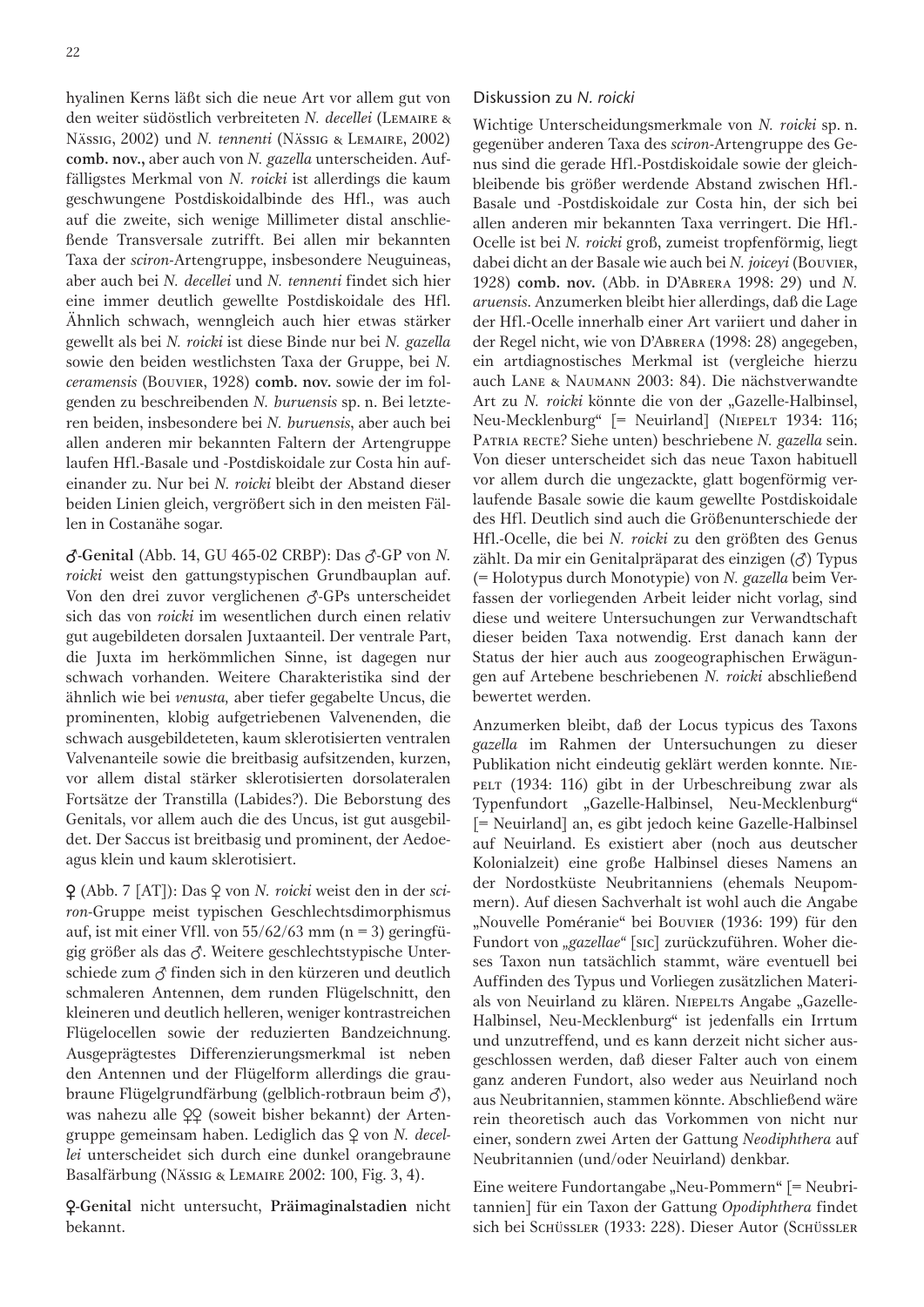1933) listet zunächst von dort "*monacha* Staudinger [?i. l.]" als Subspezies zu *pristina* (Walker, 1865) auf. Zu diesem Zeitpunkt war "*monacha"* allerdings wohl noch ein nichtverfügbarer Manuskriptname, denn der Name *monacha* wurde offenbar das erste Mal publiziert in einem anonymen Sitzungsbericht des Berliner Entomologischen Bundes vom 26. Juni 1919 (Anonymus 1919: 41) als ein Staudingerscher Manuskriptname, und zwar in einer Liste von Faltern, die während dieses Treffens von Closs präsentiert wurden. Aufgelistet wurde hier unter anderen "monacha STGR. 3º von Neu-Guinea". Später wurde dann *monacha* von Schüssler (1933: 228) als Subspezies von *pristina* aufgeführt (obwohl, wie gesagt, der Name zu diesem Zeitpunkt noch nicht verfügbar war). Er verweist hierbei auf diesen anonymen Sitzungsbericht. Wie auch immer, später finden sich dann beim selben Autor (Schüssler 1934) weitere Angaben zu diesem Taxon. Zuerst (Schüssler 1934: 684) wird "subspec. *monacha* STAUDINGER" als Unterart zu papuana gelistet, dann wieder (Schüssler 1934: 738) als "subspec. *monacha* Staudinger *i.l*." erneut zu *pristina* gestellt. Zuletzt verweist er hierbei auf Niepelt (1934). Die Zugehörigkeit des Taxons *pristina* zur Gattung *Syntherata* sensu Maassen, und nicht zu *Opodiphthera,* ist später dann allerdings durch Naumann & Brechlin (2001: 242 f.) begründet worden. Das Taxon *monacha* gehört aber nach der Abbildung bei Niepelt (1934) eindeutig zum Genus *Neodiphthera* SENSU FLETCHER.

Die also letztendlich als "Antheraea monacha (STAUDINger i. l.)" von Niepelt (1934) mit dessen Autorenschaft beschriebene und verfügbar gemachte Art wird später durch Bouvier (1936) in die von ihm im gleichen Artikel vorgeschlagene neue Gattung *Neodiphthera* gestellt. Da Bouvier (1936: 194 ff.) allerdings keine Typusart bestimmte, war diese Gattungsbeschreibung gemäß des Codes ungültig (siehe Argumentation bei FLETCHER 1982). Somit sind der Name *Neodiphthera* Bouvier und die von ihm neu verwendeten Kombinationen mit diesem Gattungsnamen nicht verfügbar. Später validisierte FLETcher (1982) schließlich das Genus *Neodiphthera* mit der Typusart *Opodiphthera papuana* Rотнsсни.р, 1904.

In der Urbeschreibung von *monacha* gibt NIEPELT (1934: 116 f.) als Typusfundort "Holl. N.-Guinea, Milne-Bai" an. Es scheint sich (mindestens) um ein Typuspärchen zu handeln, über das der Autor weiterhin schreibt: "Die Typen befinden sich im Zool. Staatsmuseum Berlin (in der ehemals Staudingerschen Sammlung)." Des weiteren berichtet Niepelt über ein weiteres *monacha*-Pärchen "aus dem Besitz des Herrn Röber, Dresden, ... mit Patriaangabe W.-Papua (Sabang und Alkemaar unter 5° südl. Breite und 139° östl. Länge gesammelt)". Bei letzteren sollte es sich wohl nicht um Typenfalter handeln. Abgebildet (Niepelt 1934: Figs. 6, 8) wird allerdings ein Pärchen (das Typuspärchen?) von "Milne-Bai Holl. N. G."; das ♂ zeigt deutliche Unterschiede zu dem hier beschriebenen ♂ von *N. roicki*. Leider konnten die Typenfalter von *monacha* (noch?) nicht im heutigen Zoologischen Museum der Humboldt-Universität, Berlin, gefunden werden (persönliche Mitteilung W. Mey und S. Naumann, jeweils Berlin, sowie U. Brosch, Hille), wo sich ein Großteil der STAUDINGERschen Sammlung befindet. Ein ♂ aus dieser Sammlung mit den Etikettenangaben "*monacha*/Cotype. NIEP." sowie "West-Papua/13: P." befindet sich allerdings im Staatlichen Museum für Tierkunde in Dresden. (Für diese Information danke ich herzlich U. Brosch, Hille, und S. Naumann, Berlin.) Bei diesem Falter handelt es sich aber nicht um das von NIEPELT (1934: Fig. 6) abgebildete Typus-♂. Fraglich bleibt, ob dieser Falter im Dresdener Tierkundemuseum Niepelt (1934) bei der Urbeschreibung wirklich vorgelegen hat und somit tatsächlich einen Syntypus des Taxons *monacha* sensu Niepelt darstellt. Unbestritten ist damit allerdings, daß *monacha* von der Hauptinsel Neuguineas und nicht, wie bei Schüssler (1933) zunächst verzeichnet, von Neupommern [= Neubritannien] stammt.

## *Neodiphthera buruensis* **sp. n.**

Holotypus (Abb. 8):  $\vec{\sigma}$ , "Indonesia/C. Moluccas, Buru-isl., October 1998, ex coll. Dr. Ronald BRECHLIN"; "GU 487-04 CRBP"; in coll. Museum WITT, München (letztendlich in Zoologische Staatssammlungen München).

**Paratypen:** 2 ♂♂, gleiche Daten wie HT.

**Etymologie:** Der Name dieser Art verweist auf den Locus typicus, die Molukkeninsel Buru, Indonesien. Der neue Name ist als ein Substantiv in Apposition zu verstehen.

#### Diagnose und Beschreibung

**♂** (Abb. 8 [HT]): Das ♂ von *Neodiphthera buruensis* ähnelt am ehesten dem ♂ der auf den Nachbarinseln Ceram und Ambon vorkommenden *N. ceramensis* (Abb. 9), liegt mit einer Vfll. von 49–50 mm (n = 3) im unteren Größenbereich dieses bekannten Taxons. Sechs mir von Ceram vorliegende ♂♂ messen 50–59 mm (durchschnittlich 55,5 mm, n = 6). Durchschnittlich größer ist noch *N. aruensis,* die mit einer Vfll. von 52–65 mm (durchschnittlich 59,1 mm) angegeben wird (PAUKSTADT et al. 2003a: 12). In der Grundfärbung ist *buruensis* auffallend heller als die genannten Taxa; die bei *ceramensis* und *aruensis* vorhandene dunkle Beschuppung der Vfl.-Adern ist hier reduziert. Habituell das prägnanteste Differenzierungsmerkmal findet sich allerdings im Verlauf der Basale und Postdiskoidale auf dem Hfl., die beide in Costanähe sehr stark konvergieren (vor allem durch den deutlichen Knick der Postdiskoidallinie nach medial–proximal), danach in Richtung Costa aber wieder divergieren. Hierdurch entsteht eine Taillierung des Medianfeldes. Die Form dieses zwischen beiden Linien liegenden Areals erinnert in diesem costanahen Abschnitt an eine Sanduhr.

**♂ Genital** (Abb. 15, GU 487-04 CRBP): Das ♂ GP von *N. buruensis* weist den gattungstypischen Grundbauplan auf. Zu der zoogeographisch nahe beheimateten *N. ceramensis* (Abb. 16, GU 488-04 CRBP), aber auch zu *N. aruensis* (Abb. 1–4 in U. Paukstadt et al. 2003a: 14) bestehen deutliche Unterschiede im Aufbau des Uncus. Dieser ist bei *buruensis* im Gegensatz zu den beiden zuvor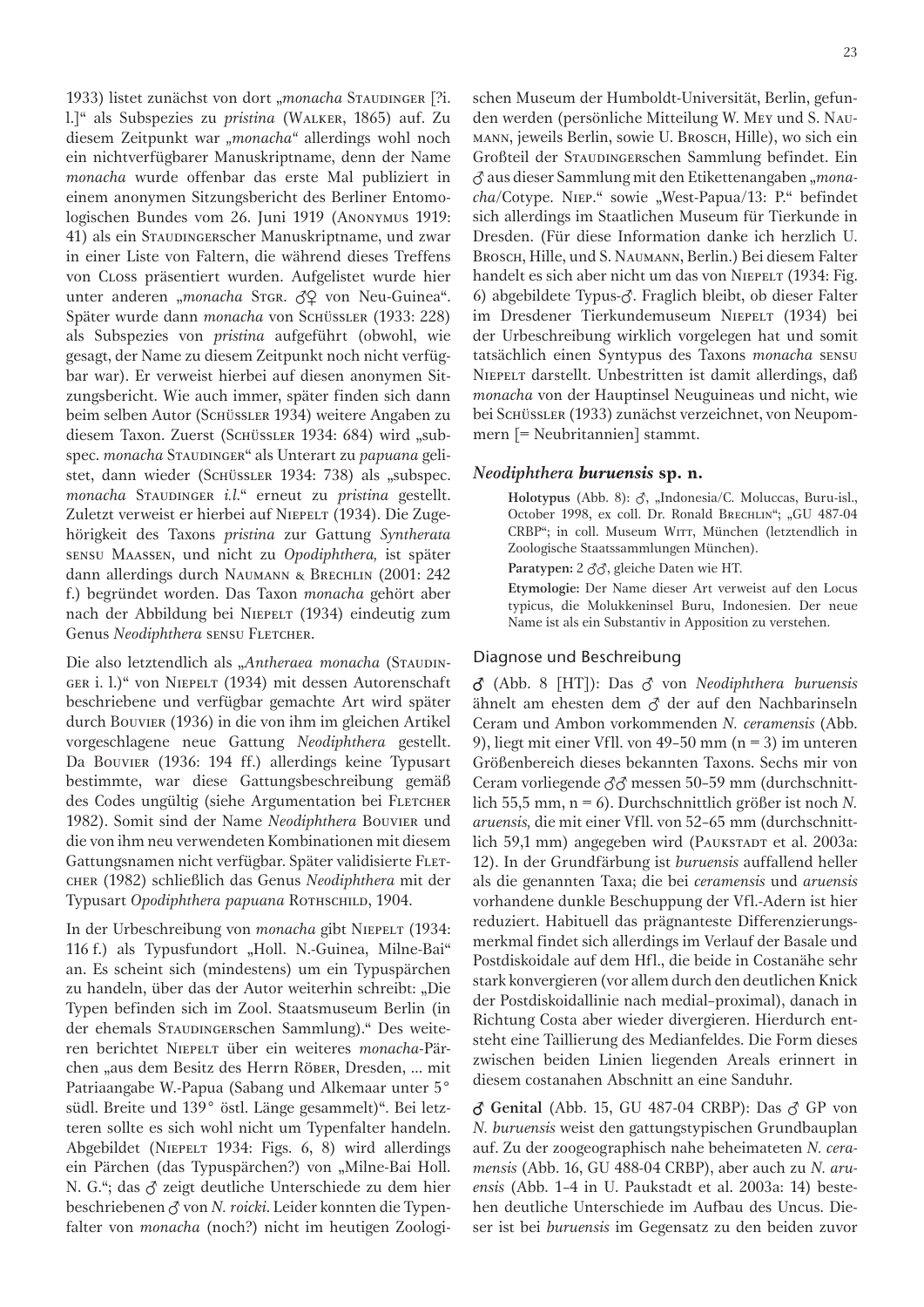genannten an der Basis sehr breit und geht dann pyramidenförmig in zwei deutliche Spitzen über. Bei *ceramensis,* aber auch *aruensis* ist diese Struktur schmal, lang gestreckt und deutlich tailliert; die spitzen Enden sind verhältnismäßig klein und kurz. Deutlich verschieden ist auch die Form der zweigeteilten Uncusbasishälften. Die in der Artengruppe breitbasig aufsitzenden, kurzen, vor allem distal stärker sklerotisierten dorsolateralen Fortsätze der Transtilla (Labides?) besitzen bei *buruensis* jeweils einen kleinen zipfeligen Ausläufer. Bei *ceramensis* ist dieser prominent ausgeprägt, dagegen bei *aruensis* gar nicht vorhanden. Die lateralen Valvenenden sind bei *buruensis* ausgesprochen spitz, die Juxta breit und lang, der Aedoeagus kurz, breit und kaum sklerotisiert.

**♀** und **Präimaginalstadien** nicht bekannt.

## **Generelle Diskussion**

Das Genus *Opodiphthera* Wallengren, 1858 und dessen verwandtschaftliche Beziehungen zu anderen Gattungen der australopapuanischen Region waren zuletzt Gegenstand verschiedener Publikationen. Naumann & Brechlin (2001: 243 ff.) rissen dieses Thema zunächst nur kurz an, während Nässig & Lemaire (2002: 97) bereits ein deutliches Konzept aufzeigten. In die dritte von drei Hauptgruppen der Saturniidae dieser zoogeographischen Region stellten sie die "endemic, surely monophyletic Saturniini group restricted to the Australian-Papuan region" mit dem "relatively homogenous genus Synthe*rata* Maassen, [1873] and the heterogenous species of *Opodiphthera* Wallengren, 1858" im weiteren Sinne (Nässig & Lemaire 2002: 97). Weiterhin wird die mögliche Subdivision letzterer Gattung in *Opodiphthera, Neo*diphthera FLETCHER, 1982 und *Austrocaligula* COCKERELL, 1914 diskutiert; eine Statusänderung wird nicht vorgenommen. Schließlich unterteilen U. PAUKSTADT et al. (2003a: 11) das Genus *Opodiphthera* in die Untergattungen Opodiphthera, Syntherata, Pararhodia COCKERELL, 1914 und *Neodiphthera*. Außer dem bereits seit langem bekannten, in einem Satz dargelegten Sachverhalt, daß "keine wesentlichen Unterschiede zwischen den männlichen Genitalstrukturen der Taxa" (U. PAUKSTADT et al. 2003a: 11) bestehen, bleiben die Autoren weitere Erklärungen leider schuldig. Insbesondere bleibt unklar, warum *Austrocaligula* nicht in diese Überlegungen mit einbezogen wurde. Zudem scheint die Eingliederung von *Pararhodia* unter *Opodiphthera* sehr fraglich, da mir vorliegende Falter dieser Gattung durchaus von allen anderen aufgelisteten Taxa deutlich verschiedene ♂-Genitalapparate aufweisen.

Lane & Naumann (2003) wiederum führen, in Unkenntnis der Arbeit von U. PAUKSTADT et al. (2003a), da annähernd zeitgleich im Druck, *Neodiphthera* sowie *Syntherata* erneut in vollem Gattungsrang. U. & L. H. PAUKSTADT (2003c) wiederum revidieren dies und stellen beide, *Neodiphthera* und *Syntherata,* erneut als Untergattungen zu *Opodiphthera*. Gleichzeitig wird auch die Zuordnung von *Pararhodia* als Subgenus zu *Opodiphthera* als erneute Statusänderung gekennzeichnet ("stat. rev."). Allerdings findet sich weder bei Lane & Naumann (2003) eine zuvor erfolgte Statusänderung, noch ist mir eine andere Arbeit bekannt, in der in dieser kurzen Zeitspanne zwischen dem Erscheinen dieser beiden hierfür relevanten Arbeiten (U. PAUKSTADT et al. 2003a sowie U. & L. H. PAUKSTADT 2003b) der Status von *Pararhodia* revidiert worden wäre. Gleichzeitig wird durch U. & L. H. PAUKSTADT (2003b, 2003d) die Kombination *Opodiphthera (Neodiphthera)* für die Taxa *O. astrophela* Walker, 1855 und *O. tenim*berensis NIEPELT, 1934 eindeutig falsch verwendet [recte: *Opodiphthera (Opodiphthera)*!], da *astrophela* Walker, 1855 Typusart der Gattung *Opodiphthera* ist.

Aufgrund dieser zuletzt ständig wechselnden Taxonomie muß die derzeitige Situation im Bereich der Gattung *Opodiphthera* und ihrer nahverwandten beziehungsweise zuletzt untergeordneten Genera (U. PAUKSTADT et al. 2003a, U. & L. H. PAUKSTADT 2003c) als sehr unglücklich, zum Teil verwirrend und letztendlich als unbefriedigend bezeichnet werden. Da es bisher für keine dieser Gattungen eine hinreichend begründete Gattungsdefinition gibt (siehe Wallengren 1858, Maassen 1873, Cockerell *in* Packard 1914, Fletcher *in* Fletcher & Nye 1982), erscheint die Unterteilung des Genus *Opodiphthera* sensu lato in Artengruppen (Nässig & Lemaire 2002) momentan wohl am sinnvollsten. Selbst ein Aufsplitten des Genus in Untergattungen wie bei U. PAUKSTADT et al. (2003a) sowie U. & L. H. PAUKSTADT (2003c), zumal in dieser Form, ohne Gattungs- beziehungsweise Untergattungsdiagnose, ist bei derzeitigem Kenntnisstand fraglich.

Dennoch, zur besseren Abgrenzung der entsprechenden Artengruppen und bis zum Vorliegen weiterer, gesicherter Kenntnisse, beispielsweise hinsichtlich der Präimaginalstadien oder aber auch der Verhaltensweisen und Lebensansprüche der einzelnen Taxa, habe ich mich im Rahmen dieser Arbeit auch aus rein pragmatischen Gründen entschlossen, die Genera *Opodiphthera, Neodiphthera, Syntherata* und *Austrocaligula* in vollem Gattungsrang zu führen. Für *Pararhodia* trifft das ohnehin zu (siehe oben), da ich dieses Genus im Vergleich zu den zuvor genannten phylogenetisch deutlich weiter entfernt sehe. Damit folge ich Lane & Naumann (2003) sowie Bouvier (1936); letzterer hatte auch schon die Taxa der *sciron*-Artengruppe unter *Neodiphthera* geführt. (Wegen der Ungültigkeit der Gattungsbeschreibung von Bouvier 1936 waren auch die von ihm verwendeten Kombinationen invalide.)

**Farbtafel:** Falter der Gattung *Neodiphthera*. **Abb. 1: HT** ♂ von *N. schaarschmidti* sp. n., Papua-Neuguinea (PNG). **Abb. 2: PT** ♀ (AT) von *N. schaarschmidti* sp. n., PNG. **Abb. 3: HT** ♂ von *N. habemana* sp. n., Irian Jaya (Indonesien). **Abb. 4: LT** ♂ von *N. venusta,* BMNH. **Abb. 5:** *N. venusta*-♂, PNG, CRBP. **Abb. 6: HT** ♂ von *N. roicki* sp. n., Neubritannien (PNG). **Abb. 7: PT** ♀ (AT) von *N. roicki* sp. n., Neubritannien (PNG). **Abb. 8: HT** ♂ von *N. buruensis* sp. n., Buru (Indonesien). **Abb. 9:** ♂ von *N. ceramensis*, Ceram (Indonesien), CRBP. — Maßstab in mm.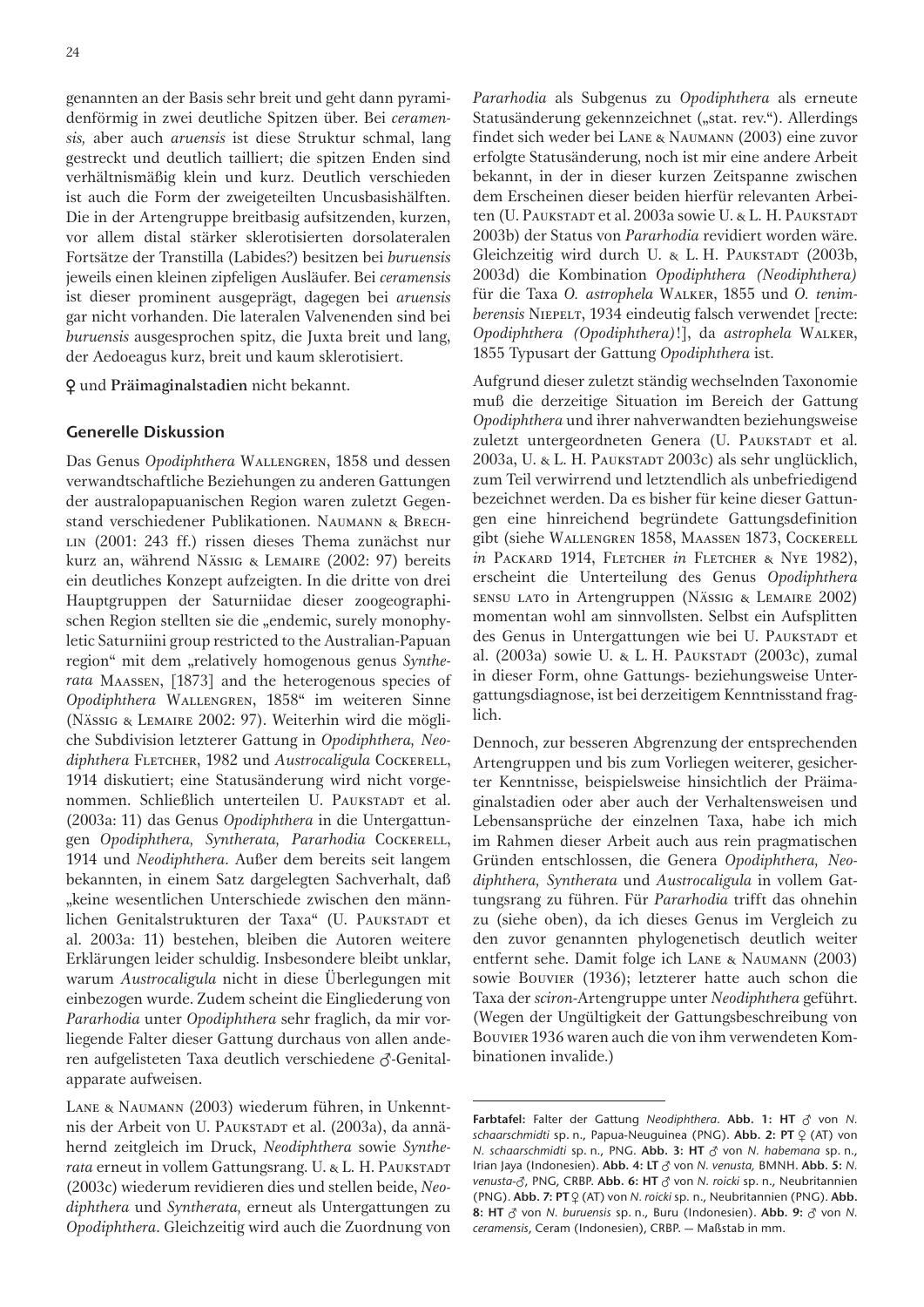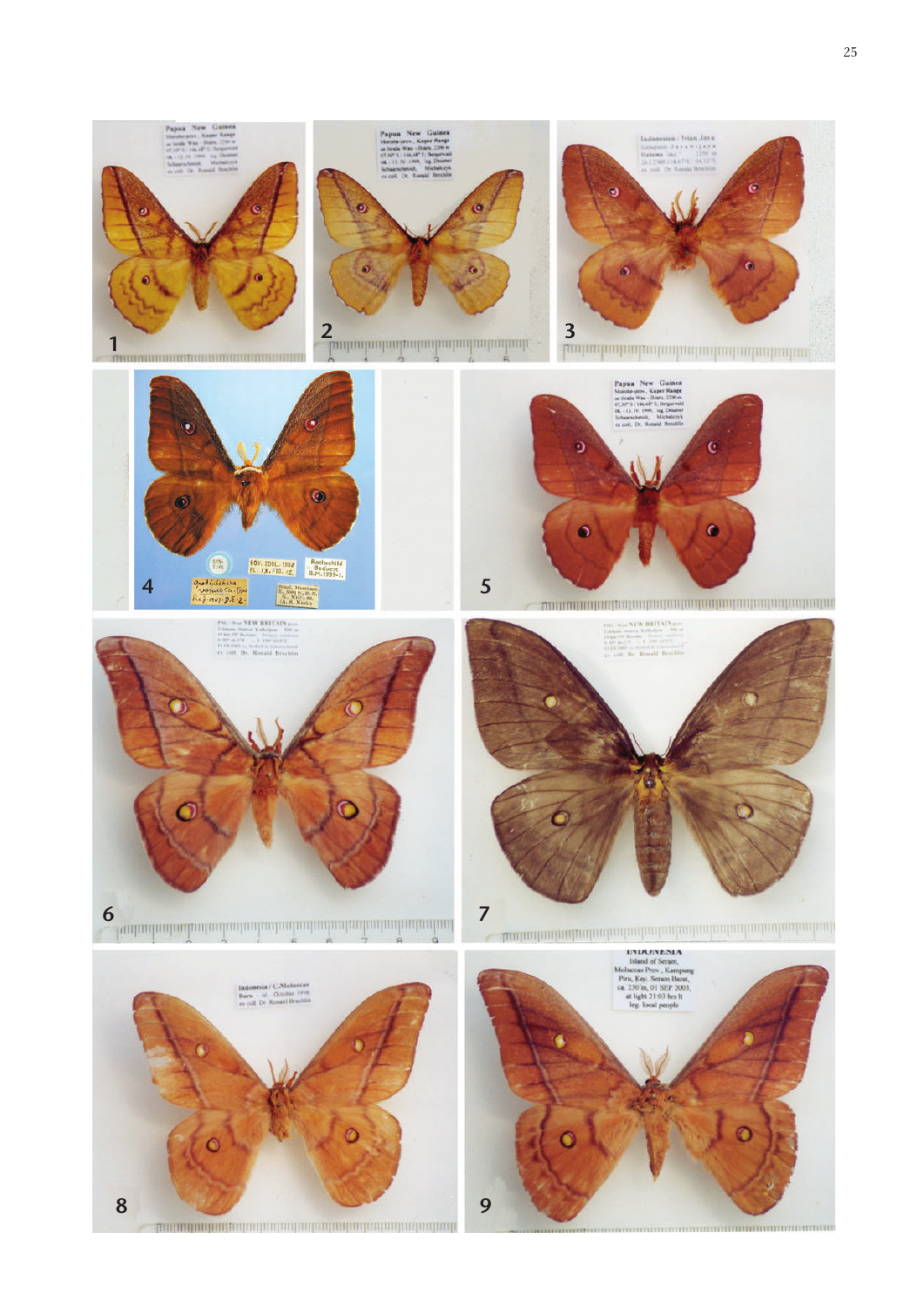

**GP-Tafel:** ♂ Genitalarmaturen der Gattung *Neodiphthera*. **Abb. 10:** ♂-GP von *N. schaarschmidti* sp. n., **PT**, GU 464-02 CRBP. **Abb. 11:** ♂-GP *N. habemana* sp. n., **HT,** GU 462-02 CRBP. **Abb. 12:** ♂-GP *N. venusta,* GU 463-02 CRBP, PNG. **Abb. 13:** ♂-GP *N. venusta,* GU 485-04 CRBP, Irian Jaya, Indonesien. **Abb. 14:** ♂-GP *N. roicki* sp. n., **PT,** GU 465-02 CRBP. **Abb. 15:** ♂-GP *N. buruensis* sp. n., **HT,** GU 487-04 CRBP. **Abb. 16:** ♂-GP *N. ceramensis*, GU 488-04 CRBP, Ceram. - Präprate & Scans J. P. RUDLOFF. - Maßstab 1 mm.

Zur Gattung *Neodiphthera* zähle ich damit nun folgende Taxa: *N. papuana, N. albicera* (ROTHSCHILD & JORDAN, 1907), *N. sahulensis* U. & L. H. PAUKSTADT & SUHARDJONO, 2003, *N. sulphurea* Lane & Naumann, 2003 sowie *N. venusta, N. habemana* sp. n., *N. strigata* und *N. schaarschmidti* sp. n. Letztere stellt aufgrund ihrer Grundfärbung auf der einen und ihrer geringen Größe auf der anderen Seite habituell ein Bindeglied zwischen den kleinen Arten des Genus Neodiphthera sensu FLETCHER und den großen Taxa der *sciron*-Gruppe dar. Daher ordne ich, noch einen Schritt weiter gehend als Lane & Naumann (2003: 85) und in wesentlicher Übereinstimmung mit Bouvier (1936: 198 f.), folgende weitere Taxa, alle zur *sciron*-Gruppe gehörig, dem Genus *Neodiphthera* zu: *N. sciron* **comb. nov.,** *N. buruensis* sp. n., *N. ceramensis* **comb. nov.,** *N. aruensis* **comb. nov.,** *N. talboti* (Bouvier, 1928) **comb. nov.,** *N. intermedia* (Bouvier, 1928) **comb. nov.,** *N. foucheri* (Bouvier, 1926) **comb. nov.,** *N. joiceyi* **comb. nov.,** *N. monacha* **comb. nov.,** *N. gazella* **comb. nov.,** *N. decellei* **comb. nov.,** *N. tennenti* **comb. nov.** und letztendlich *N. roicki* sp. n. Der Status vieler Taxa dieser letzteren, der *sciron*-Gruppe, bedarf der Revision. Bestimmungsschlüssel für einen Teil dieser Arten finden sich bei Bouvier (1928, 1936). Zur Gattung *Neodiphthera* zähle ich außerdem *N. saccopea* (Turner, 1928) **comb. nov.,** *N. excavus* (Lane, 1995) **comb. nov.** sowie *N. rhythmica* (Turner, 1936) **comb. nov.** Weitere australische Arten gehören meiner Meinung nach zum

Genus *Austrocaligula*. Dies sind neben der Typusart *A. helena* (White, 1843) **comb. rev.** die Taxa *A. eucalypti* (Scott, 1864) **comb. rev.,** *A. loranthi* (Lucas, 1891) **comb. rev.** und *A. engaea* (Turner, 1922) **comb. rev.**

Untersuchungen des Taxons *Opodiphthera jurriaansei* van Eecke, 1933 zeigten, daß es sich hier eindeutig um eine Art der Gattung *Opodiphthera* sensu Wallengren handelt. Die Typenfalter sollen sich laut Urschrift (van Eecke 1933: 63 f.) im Museum Leiden, Niederlande, befinden, konnten bisher aber leider nicht ausfindig gemacht werden. Inzwischen liegen allerdings mehr als einhundert Falter dieser Art, die bisher unter dem Namen *O. tenimberensis* Niepelt, 1934 geführt wurden, in verschiedenen Privatsammlungen (vor allem in CUPW und CRBP) vor; mehrere Dutzend Exemplare wurden genitalisiert. Dabei konnte festgestellt werden, daß auf den Tenimber-Inseln tatsächlich wohl nur eine Art des Genus beheimatet ist. Daher entschloß ich mich, auch ohne Vorliegen der Typenfalter, *O. tenimberensis* Niepelt, 1934 **comb. rev., syn. nov.,** als Synonym zu *O. jurriaansei* van Eecke, 1933 zu stellen; letztendlich auch um diesen letzteren Namen nachhaltig verfügbar zu machen. Das Genus *Opodiphthera* sensu Wallengren beinhaltet damit nun folgende drei Taxa: *O. astrophela* Walker, 1855 **comb. rev.,** *O. fervida* Jordan, 1910 und *O. jurriaansei* van Eecke, 1933. Siehe hierzu auch die provisorische Checkliste der Gattungen.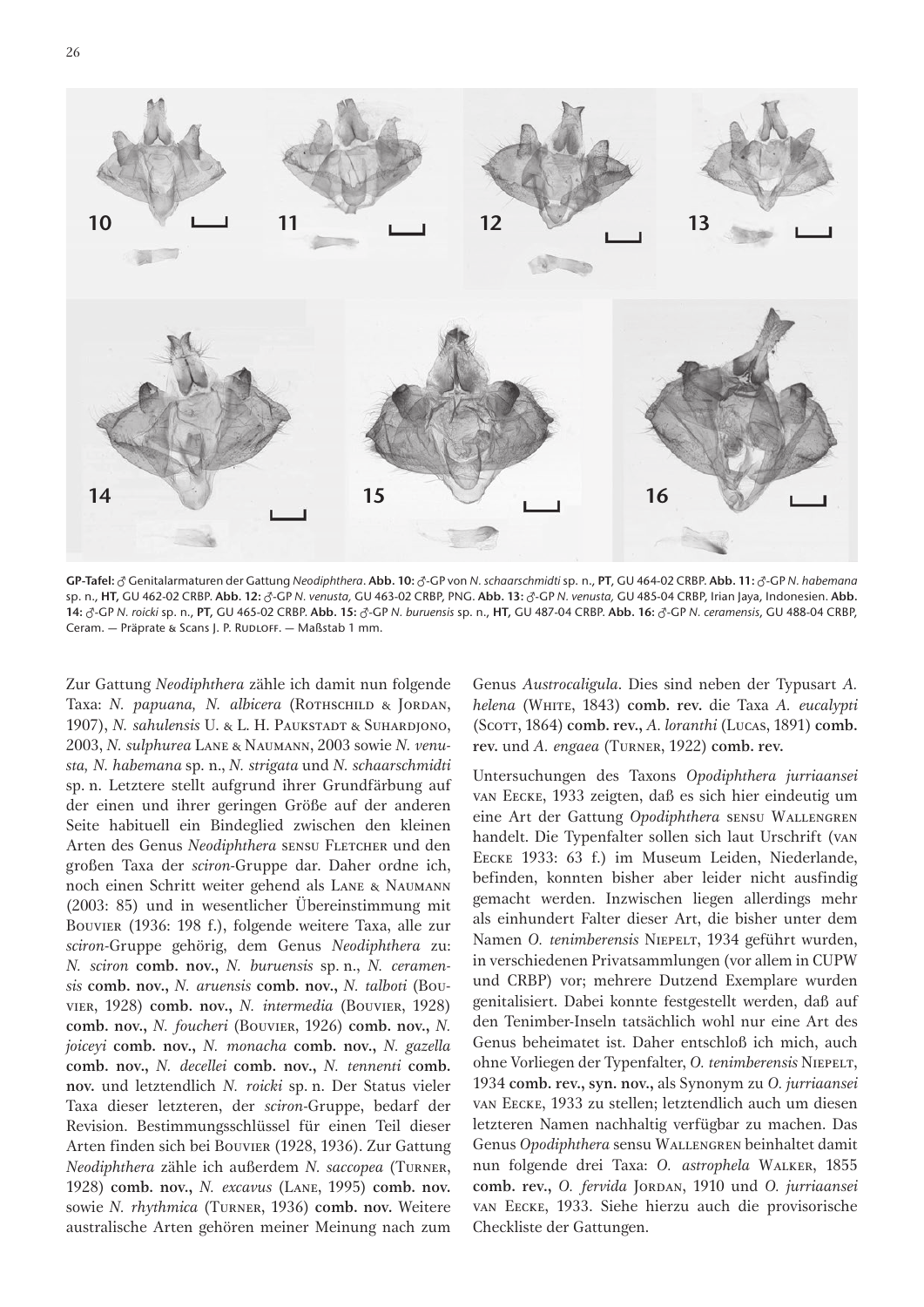## Provisorische Checkliste der Genera *Austrocaligula, Neodiphthera, Opodiphthera* und *Pararhodia*

(In chronologischer Reihenfolge der Arten ohne phylogenetischsystematische Interpretation; die genannten Artengruppen sind nur als informelle "Sortiereinheiten" anzusehen, nicht als valide supraspezifische nomenklatorische Einheiten.)

‡ = nicht verfügbare Namen (infrasubspezifisch, Schreibfehler oder ähnlich)

*Eingezogene Taxa* in kleinerer Schrift haben keinen separaten Status, sondern gehören als Synonyme oder Schreibvarianten zum vorherigen Taxon.

## *Austrocaligula* Cockerell**, 1914**

*in:* PACKARD, A. S. (1914): Monograph of the bombycine moths of North America, including their transformations and origin of the larval markings and armature. Part III. Families Ceratocampidae (exclusive of Ceratocampinae), Saturniidae, Hemileuciidae, and Brahmaeidae (Hrsg.: T. D. A. Cockerell). - Memoirs of the National Academy of Sciences, Washington, **12** (1, 1st Memoir): ix + 516 S., CXIII Taf. — Typusart: *Saturnia helena* White, 1843.

helena WHITE, 1843

*intermedia* Lucas, 1890 ‡*banksii* Lucas, 1892 ‡*pluto* Sonthonnax, 1897 ‡*banksi* Seitz, 1928

*eucalypti* Scorr, 1864

*loranthi* Lucas, 1892 *carnea* Sonthonnax, 1897 ‡*subcostimacula* Strand, 1917

*engaea* Turner, 1922

## *Neodiphthera* Fletcher**, 1982**

*in* FLETCHER, D. S., & NYE, I. W. B. (Hrsg.) (1982: 107), Vol. 4. Bombycoidea, Castnioidea, Cossoidea, Mimallonoidea, Sesioidea, Sphingoidea, Zygaenoidea. — *In:* Nye, I. W. B. (Serienhrsg.), The generic names of moths of the world. — British Museum (Natural History), London; xiv + 529 S. — Typusart: *Opodiphthera papuana* ROTHSCHILD, 1904.

‡*Neodiphthera* Bouvier, 1936 (Mémoires du Muséum National d'Histoire Naturelle (Nouvelle Série), Série A, Zoologie (Paris) **3:** 142 [Bestimmungsschlüssel], 194). — Invalide, weil keine Typusart festgelegt wurde (ICZN 1999: Art. 13.3).

#### *papuana***-Artengruppe:**

papuana Rothschild, 1904 ‡*aenicnia* Sonthonnax, 1897 *nigroculata* Bouvier, 1928 goodgeri d'Abrera, 1998

*albicera* Rothschild & Jordan, 1907

sahulensis U. & L. H. PAUKSTADT & SURHARDJONO, 2003

*sulphurea* Lane & Naumann, 2003

#### *venusta***-Artengruppe:**

*venusta* ROTHSCHILD & JORDAN, 1907

*schaarschmidti* Brechlin, 2005

*habemana* Brechlin, 2005

#### *sciron***-Artengruppe:**

*sciron* Westwood, 1881 *alephostra* Swinhoe, 1892 *inversa* Rотнsсни.р, 1896 strandi NIEPELT, 1934

*strigata* Bethune-Baker, 1908

*ceramensis* Bouvier, 1928

*foucheri* Bouvier, 1928 *grisea* Bouvier, 1928

*intermedia* Bouvier, 1928

*joiceyi* Bouvier, 1928

*talboti* Bouvier, 1928

*gazella* Niepelt, 1934

*monacha* Niepelt, 1934

*elleri* Eckerlein, 1935

*decellei* Lemaire & Nässig (*in* Nässig & Lemaire), 2002

*tennenti* Nässig & Lemaire, 2002

*aruensis* U. & L. H. PAUKSTADT & SURHARDJONO, 2003

*roicki* Brechlin, 2005

*buruensis* Brechlin, 2005

**Übrige Arten (vorläufig ohne Gruppenzuordnung):** *saccopoea* Turner, 1928

*rhythmica* Turner, 1936

*excavus* Lane, 1995

#### *Opodiphthera* Wallengren**, 1858**

WALLENGREN, H. D. J. (1858): Nya Fjäril-slägten [Fortsetzung]. — Öfversigt af Kongliga Vetenskaps-Akademiens Förhandlingar, Stockholm, **15** (3) [17. iii. 1858]: 135–142. — Typusart: *Opodiphthera varicolor* Wallengren, 1858 [= *Opodiphthera astrophela* Walker, 1855].

*astrophela* Walker, 1855 *simplex* Walker, 1855 *varicolor* Wallengren, 1858

*fervida* JORDAN, 1910

*jurriaansei* van Eecke, 1933 *tenimberensis* Niepelt, 1934

#### *Pararhodia* Cockerell**, 1914**

COCKERELL, 1914 *in:* PACKARD, A. S. (1914): Monograph of the bombycine moths of North America, including their transformations and origin of the larval markings and amature. Part III. Families Ceratocampidae (exclusive of Ceratocampinae), Saturniidae, Hemileucidae, and Brahmaeidae (postumer Hrsg.: T. D. A. Cockerell). — Memoirs of the National Academy of Sciences **12** (1), 1st memoir: ix + 516 S., 113 Tafeln. — Typusart: *Eurhodia gyra* Rothschild & Jordan, 1905.

*gyra* Rothschild & Jordan, 1905

meeki JORDAN, 1908

*daviesorum* Lemaire, 1979

*rotalis* PAUKSTADT, PAUKSTADT & SUHARDJONO, 1992

setekwa d'Abrera, 1998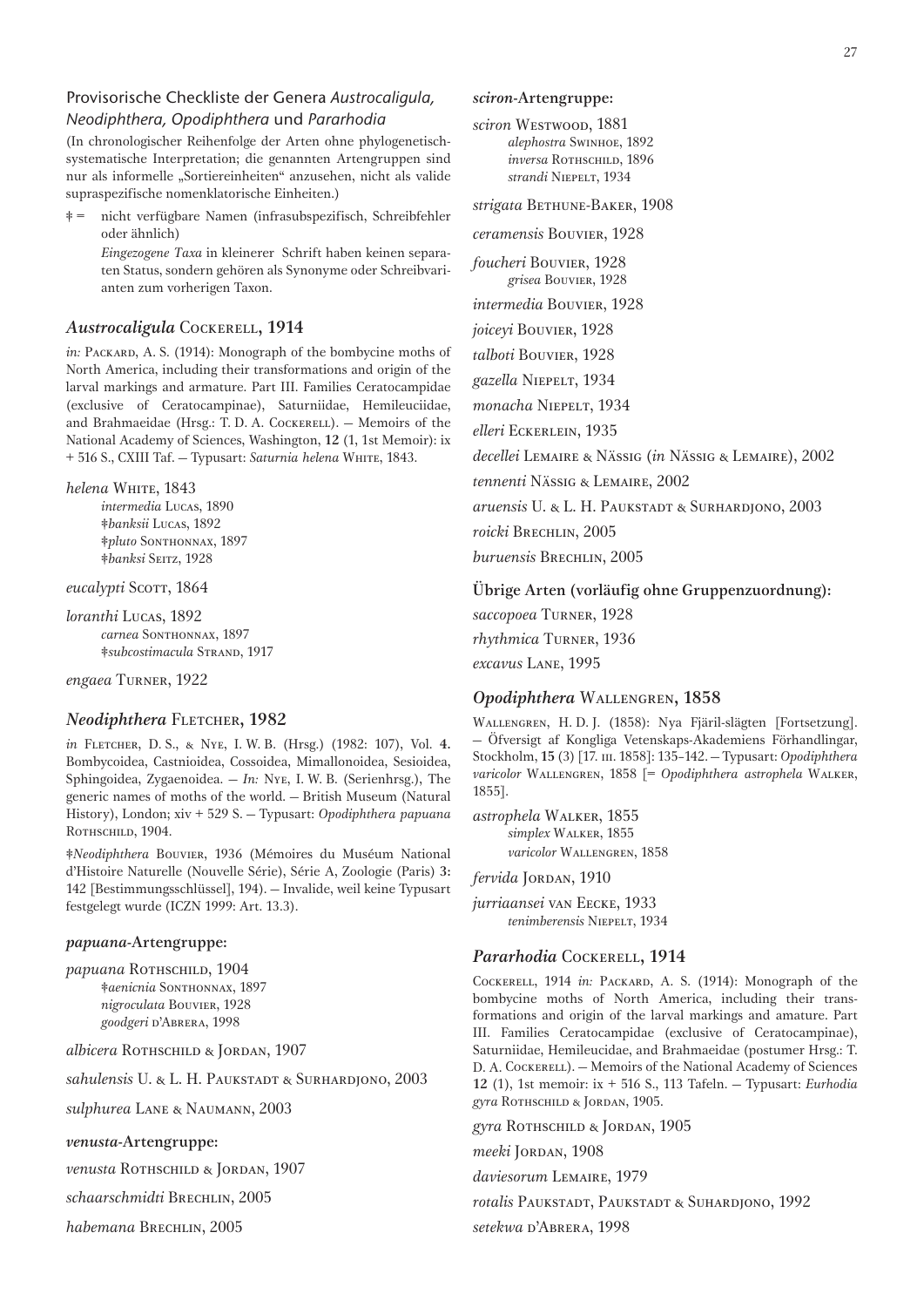## **Abschlußdiskussion**

Auf Buru (Indonesien) sind derzeit fünf Saturniidenarten sicher nachgewiesen: Attacus crameri FELDER, 1861, *Antheraea (Antheraea) rumphii* FELDER, 1861, *Cricula trifenestrata serama* Nässig, 1989, *Syntherata innescens* Naumann & Brechlin, 2001 sowie *Neodiphthera buruensis* sp. n. [*Antheraea (A.) rumphii buruensis* Bouvier 1928 war bereits durch Brechlin (2000) mit der nominotypischen Unterartsynonymisiert worden.] Möglicherweise zu erwarten sind noch ein *Antheraea*-Taxon der *helferi-Subgruppe der helferi-Gruppe (sensu PAUKSTADT* et al. 2000) sowie eines der Gattung *Samia* Hübner 1819  $(0.1816)$ .

Von Neubritannien (PNG) sind derzeit drei Saturniidenarten bekannt: die hier beschriebene *N. roicki, Coscinocera niepelti* Brechlin, 2004 sowie die altbekannte *Synthe*rata godeffroyi (BUTLER, 1882).

Letztere konnte nun auch auf Neuirland (PNG) nachgewiesen werden, so daß mit *Coscinocera omphale* Butler, 1879 und möglicherweise *N. gazella* (siehe oben) auch bis zu drei Spezies der Saturniidae auf dieser Insel vorkommen.

## **Danksagung**

Zuallererst danke ich Michael SCHAARSCHMIDT, Leipzig, Frank P. Roick, Gera, sowie Jan P. Rudloff, Roßlau, für das Überlassen eines Großteils des Typen- sowie relevanten Vergleichsmaterials. Letzterem danke ich außerdem für das Anfertigen und die Digitalbearbeitung der Genitalpräparate. Darüber hinaus gilt mein besonderer Dank Dr. Ian J. KITCHING, BMNH, London, Ulrich Broscн, Hille, Dr. Stefan Naumann, Berlin, und Dr. Wolfgang A. Nässig, Senckenberg-Museum, Frankfurt am Main, für Angaben zum Verbleib von "altem" Typenmaterial in entsprechenden Museumssammlungen, zudem für wertvolle Literaturunterstützung und kritische Hinweise zu früheren Versionen des Manuskripts. Anregungen gaben außerdem Ulrich und Laela H. PAUKSTADT, Wilhelmshaven, sowie Frank MEISTER, Prenzlau. Andreas Zwick und Ted Edwards, CSIRO, Canberra, teilten die Daten des BRANDT-Materials aus der ANIC mit.

#### **Literatur**

- Anonymus (1920): Sitzungsbericht des Berliner Entomologischen Bundes am 26. Juni 1919. — Internationale Entomologische Zeitschrift, Guben, **14** (6): 41.
- Bouvier, E.-L. (1928): Eastern saturniidae with descriptions of new species (plates II–VII). — Bulletin of the Hill Museum **2** (2): 122–141, 6 SW-Tafeln.
- (1936): Étude des Saturnioïdes normaux. Famille des Saturniidés. — Mémoires du Muséum National d'Histoire Naturelle (Nouvelle Série), Série A, Zoologie (Paris) **3:** 1–354 mit 251 Textabbildungen, 73 Abb. auf Tafeln I–XII.
- Brechlin, R. (2000): Zwei weitere neue *Antheraea*-Arten von Sulawesi und den östlich anschließenden Inseln (Indonesien): *Antheraea (Antheraea) exspectata* sp. n. und *Antheraea (Antheraea) pelengensis* sp. n. (Lepidoptera: Saturniidae). —

Nachrichten des Entomologischen Vereins Apollo, Frankfurt am Main, N.F. **20** (3/4): 291–310.

- ——— (2004): Einige Anmerkungen zur Gattung *Coscinocera* Butler, 1879 mit Beschreibung einer neuen Art (Lepidoptera: Saturniidae). — Nachrichten des Entomologischen Vereins Apollo, Frankfurt am Main, N.F. **25** (4): 189–194.
- D'Abrera, B. (1998): Saturniidae mundi. Saturniid moths of the world. Part **III.** — Keltern (Automeris, Goecke & Evers), x + 171 S., 88 Farbtaf.
- Fletcher, D. S., & Nye, I. W. B. (Hrsg.) (1982: 107), Vol. **4.** Bombycoidea, Castnioidea, Cossoidea, Mimallonoidea, Sesioidea, Sphingoidea, Zygaenoidea. — *In:* Nye, I. W. B. (Serienhrsg.), The generic names of moths of the world. — British Museum (Natural History), London; xiv + 529 S.
- ICZN (= International Commission on Zoological Nomenclature, Hrsg.) (1999): International code of zoological nomenclature. Fourth edition, adopted by the International Union of Biological Sciences. — London (International Trust for Zoological Nomenclature), xxix + 306 pp.
- JORDAN, K. (1908): Some new and some unfigured lepidoptera. — Novitates Zoologicae, Tring, **15:** 253–258, Tafeln IX–XI.
- Lane, D. A., & Naumann, S. (2003 [Juni]): A new species of *Neodiphthera* FLETCHER (Lepidoptera: Saturniidae) from northeastern Queensland. — Australian Entomologist **30** (2): 79–86.
- Maassen, J. P. (1873): Beiträge zur Schmetterlingskunde, Dritte Lieferung. — Elberfeld, 1 S. Text, 9 Farbtafeln.
- Nässig, W. A., & Lemaire, C. (2002): Two new *Opodiphthera* species from Bougainville and Guadalcanal (Solomon archipelago) (Lepidoptera: Saturniidae, Saturniinae). — Nachrichten des Entomologischen Vereins Apollo, Frankfurt am Main, N.F. **23** (3): 97–103.
- Naumann, S., & Brechlin, R. (2001): Zwei neue Arten der Gattung *Syntherata* Maassen, 1873, von den Molukken, Indonesien (Lepidoptera: Saturniidae). — Nachrichten des Entomologischen Vereins Apollo, Frankfurt am Main, N.F. **21** (4): 237– 246.
- Niepelt, W. (1934): Beitrag zur Kenntnis von *Antheraea sciron* Westw. und Beschreibung zweier neuer Rassen sowie einer neuen Rasse von *Opodiphthera astrophela* Wkr. — Internationale Entomologische Zeitschrift (28) 11: 113-118; 2 Tafeln.
- PACKARD, A. S. (1914): Monograph of the bombycine moths of North America, including their transformations and origin of the larval markingd and amature. Part III (Hrsg.: T. D. A. COCKERELL). Families Ceratocampidae (exclusive of Ceratocampinae), Saturniidae, Hemileucidae, and Brahmaeidae. — Memoirs of the National Academy of Sciences **12** (1), 1st memoir: ix + 516 S., 113 Tafeln.
- PAUKSTADT, U., BROSCH, U., & PAUKSTADT, L. H. (2000): Preliminary checklist of the names of the worldwide genus *Antheraea* Hübner, 1819 ("1816") (Lepidoptera: Saturniidae). Part I. - Galathea, Berichte des Kreises Nürnberger Entomologen e.V., Nürnberg, **Supplement 9:** 1–59.
- ———, & Paukstadt, L. H. (2003a): Die Saturniiden des Aru-Archipels, Indonesien (Lepidoptera: Saturniidae). — Galathea, Berichte des Kreises Nürnberger Entomologen e.V., Nürnberg, **Supplement 14:** 22–24.
- (2003b): Beitrag zur Kenntnis der Morphologie von *Opodiphthera (N.) tenimberensis* Niepelt, 1934 comb. rev. (Lepidoptera: Saturniidae). — Beiträge zur Kenntnis der wilden Seidenspinner, Wilhelmshaven, **1** (1): 40–43.
- ———, & ——— (2003c): Erstnachweis von *Opodiphthera (N.) sahu*lensis PAUKSTADT, PAUKSTADT & SUHARDJONO, 2003 comb. rev.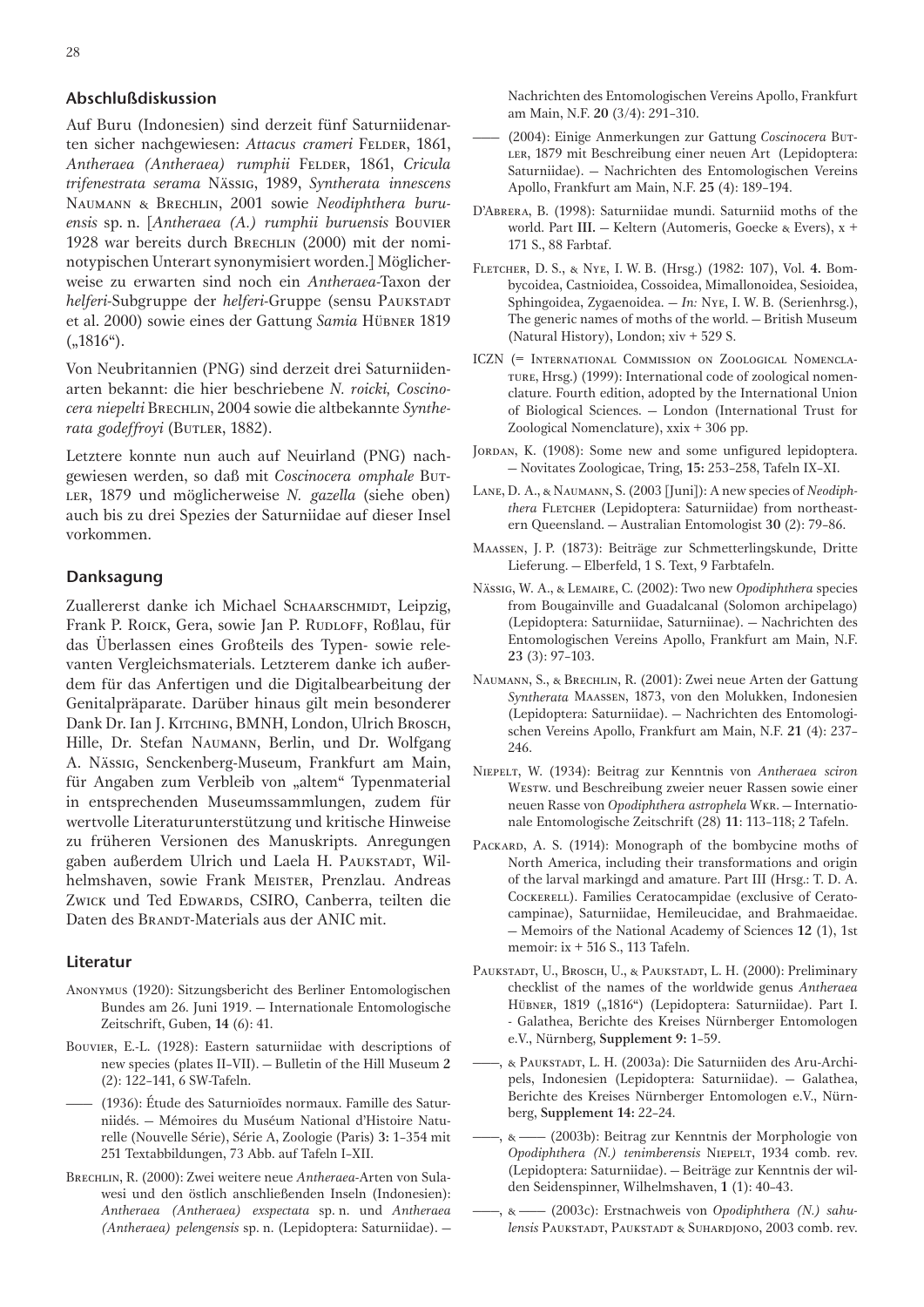für das [sic] Kai Archipel (Lepidoptera: Saturniidae). — Beiträge zur Kenntnis der wilden Seidenspinner, Wilhelmshaven, **1** (1): 65–67.

- ———, & ——— (2003d): Zur Verbreitung der südostasiatischen wilden Seidenspinner, sowie ein Diskussionsbeitrag zu den zoogeographischen Zonen im indonesischen Archipel (Lepidoptera: Saturniidae). — Beiträge zur Kenntnis der wilden Seidenspinner, Wilhelmshaven, **2** (1): 3–55.
- ———, ——— & Suhardjono, Y. R. (2003a [Mai]): *Opodiphthera (N.) aruensis* sp. nov. und *Opodiphthera (N.) sahulensis* sp. nov., zwei neue Saturniiden vom Aru-Archipel, Indonesien (Lepidoptera: Saturniidae). — Galathea, Berichte des Kreises Nürnberger Entomologen e.V., Nürnberg, **Supplement 14:** 10–21.
- ———, ——— & Tjaturadi, B. (2003b): Ein bemerkenswerter Heteroceren-Kokon aus Irian Jaya, Indonesien (Lepidoptera: Saturniidae). — Galathea, Berichte des Kreises Nürnberger Entomologen e.V., Nürnberg, **Supplement 14:** 7–9.
- ROTHSCHILD, W., & JORDAN, K. (1907): Lepidopteren aus Neu-Guinea. — Deutsche Entomologische Zeitschrift **1907:** 189–198.
- Schüssler, H. (1933): Pars **56:** Saturniidae: 2. Subfam. Saturniinae I. - Pp. 85-324 *in:* STRAND, E. (ed.), Lepidopterorum Catalogus. — Berlin (W. Junk).
- ——— (1934): Pars **65:** Saturniidae: 3. Subfam. Ludiinae II. Pp. 485–769 *in:* Strand, E. (ed.), Lepidopterorum Catalogus. — 's-Gravenhage (W. Junk).
- van Eecke, R. (1933): Some new Malayan Lepidoptera. Zoologische Mededeelingen, uitgegeven door 's Rijks Museum van Natuurlijke Historie te Leiden **16:** 61–64.
- WALLENGREN, H. D. J. (1858): Nya Fjäril-slägten. Nova genera lepidopterorum. — Öfversigt af Kongliga Vetenskaps-Akademiens Förhandlingar, Stockholm, **15** (2): 75–84, (3): 135-142, (4): 209–215.

Eingang: 29. III. 2004

# **Buchbesprechung**

Wirooks, Ludger (2005): **Die ökologische Aussagekraft des Lichtfangs. Eine Studie zur Habitatbindung und kleinräumigen Verteilung von Nachtfaltern und ihren Raupen.** — Havixbeck-Hohenholte (Wolf & Kreuels), ca. 300 Seiten (ISBN 3-937455-05-1). Erhältlich im Fachbuchhandel. Preis 62 Euro, Subskriptionspreis bis 1. Oktober 2005 46 Euro (zuzüglich Versandkosten) über Verlag Wolf & Kreuels, Auf dem Stift 15, D-48329 Havixbeck-Hohenholte, www.vwk-medien.de.

Nachtfalter werden in unserer Zeit in der Regel mittels Lichtfängen erfaßt. Es gibt leicht zu transportierende Leuchtausrüstungen, und fast jeder Lepidopterologe verfügt inzwischen über ein Auto. Vor hundert Jahren dagegen wurden vor allem Raupen und auch Eier gesucht sowie Puppen aus dem Boden gekratzt, um aus den Präimaginalstadien durch Aufzucht Falter zu erhalten. Die damals tätigen Lepidopterologen wußten, wo sie die ersten Stände zu suchen hatten. Da dazu wenig publiziert wurde, ist von diesen Kenntnissen viel verlorengegangen. In der Literatur finden sich Angaben über Futterpflanzen, womit zumeist aber Fütterungspflanzen gemeint waren, die nicht unbedingt den Eiablagepflanzen der Falter entsprechen, und diese Angaben wurden bis in heute gebräuchliche Standardbestimmungswerke übernommen. Zudem können nur wenige Schmetterlingskundler Raupen bestimmen, obwohl in den letzten 10 Jahren einige für die Bestimmung brauchbare Bücher mit guten Abbildungen zu erschwinglichen Preisen erschienen sind.

Zu den Lepidopterologen, die sich den ersten Ständen verschrieben haben, gehört der Autor des hier zu besprechenden Werks. In Publikationen in der Zeitschrift Melanargia wurden bereits Ergebnisse seiner langjähriger Raupenerfassungen, vor allem aus dem Großraum Aachen, zusammengefaßt. In dem jetzt neu erscheinenden Buch, das mir als Manuskript vorliegt, geht es nun um den Vergleich der Ergebnisse von Lichtfängen mit denen anderer Erfassungsmethoden. Im Vordergrund steht die Frage, die immer wieder gestellt wird: Woher stammen die Falter, die am Licht gefangen werden?

In dem Buch werden die Ergebnisse von wissenschaftlichen Untersuchungen dargestellt, die ebenfalls in Aachen durchgeführt wurden, und zwar in einem Untersuchungsgebiet, das aus verschiedenen Offenlandbiotopen wie Mähwiesen und Trockenrasen sowie Gehölzflächen besteht. Über zwei Jahre wurden regelmäßig in jedem Biotoptyp gleichzeitig Fänge mit Lichtfallen mit geringer

Leistung durchgeführt, dazu regelmäßig ein manueller Lichtfang am Leuchtturm mitten im Untersuchungsgebiet. Die Präimaginalstadien wurden durch systematische Suche bei Tag und bei Nacht ("Raupenleuchten"), Klopfen, Keschern, Kratzen und Absuchen der Pflanzen erfaßt. Dazu kommt noch eine floristische Kartierung der Untersuchungsflächen. Mehr als 10 000 Falter aus Fallenfängen sowie Zuchten wurden markiert freigelassen, um Wiederfangraten zu ermitteln.

Bemerkenswert ist, daß über 60 % der insgesamt 326 registrierten Nachtfalterarten (nachtaktive Großschmetterlinge) auch im Präimaginalstadium nachgewiesen werden konnten. Der Autor vergleicht nun die Ergebnisse der Lichtfänge mit den punktgenauen Erfassungen mit Hilfe der anderen Methoden. Es ergab sich eine Übereinstimmung der Falter- und der Präimaginalstadienfaunen; nur ein geringer Anteil ist als biotopfremd anzusehen, beispielsweise weil die Nahrungspflanze im Untersuchungsgebiet nicht vorkommt. Interessant für die Bewertung von Nachtfaltererfassungen ist der Vergleich der Fangergebnisse der leistungsschwachen Fallen mit denen des Leuchtturms. Die Wiederfänge von markiert freigelassenen Faltern belegen eine Habitatpräferenz.

Bei einzelnen Arten ergeben sich neue Erkenntnisse zu Verhalten, beispielsweise bei der Berücksichtigung von Falterfängen am Tag bei Camptogramma bilineata. Spezifische Habitatpräferenzen konnten auch für häufige beziehungsweise eurytope Arten aufgezeigt werden, zum Beispiel die Bevorzugung hochwüchsiger Gräser bei *Mythimna impura* und thermophiler Standorte bei *Mythimna ferrago*.

Der Autor gibt einen Überblick über den aktuellen Kenntnisstand über die Methodik des Lichtfangs und die Beeinflussung desselben durch abiotische und biotische Faktoren. Die Ergebnisse werden in Beziehung gesetzt zu naturschutzfachlichen Anforderungen.

Petra Zub